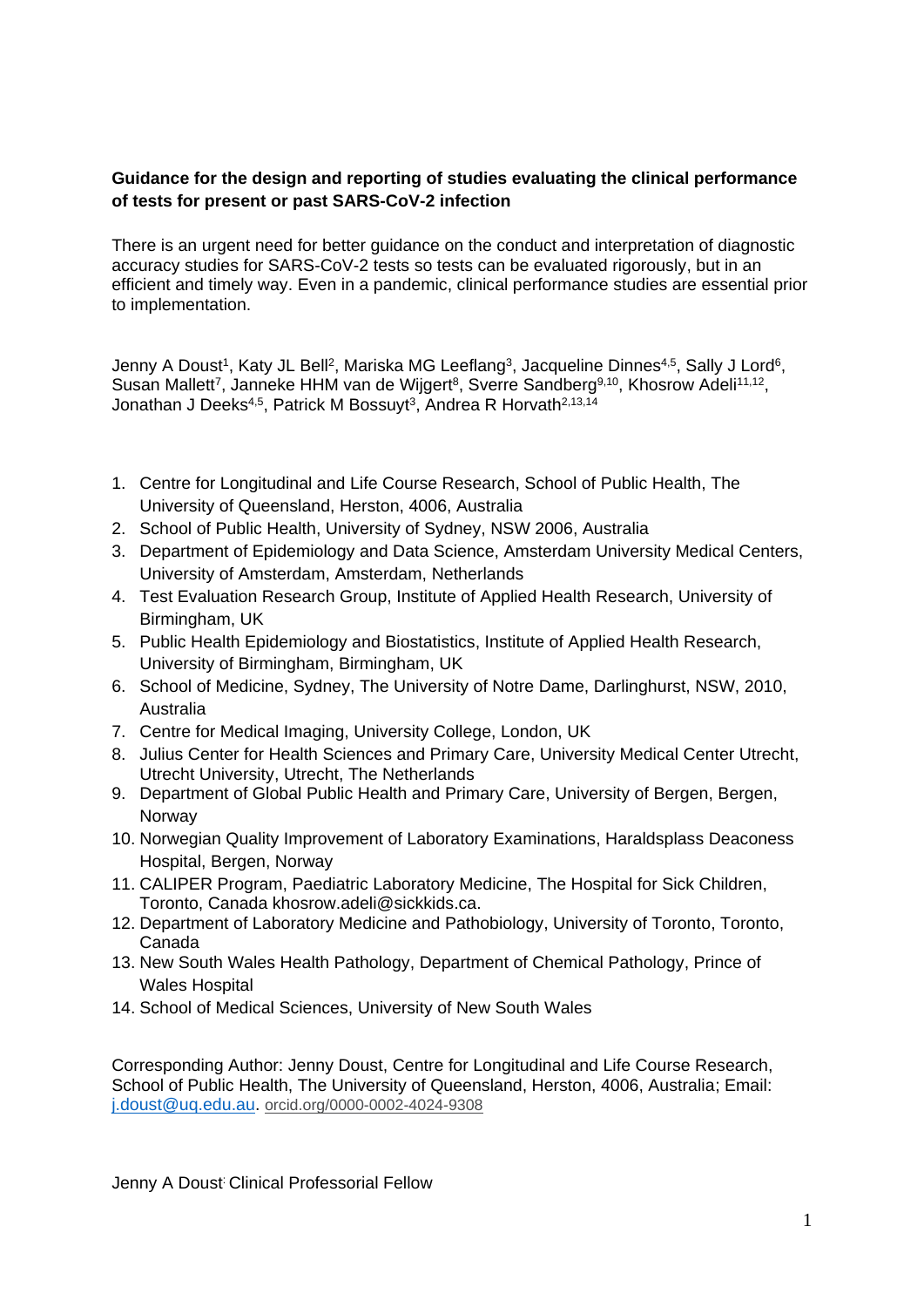Katy JL Bell: Associate Professor in Clinical Epidemiology Mariska MG Leeflang: Assistant Professor Jacqueline Dinnes: Senior Researcher Sally J Lord: Associate Professor Susan Mallett: Professor in Diagnostic and Prognostic Studies Janneke HHM van de Wijgert: Professor of Infectious and Immune-Mediated Disease Epidemiology Sverre Sandberg: Professor and Director Khosrow Adeli: Division Head and Professor Jonathan J Deeks: Professor of Biostatistics Patrick M Bossuyt: Professor of Clinical Epidemiology Andrea R Horvath: Professor and Director

KB is supported by Australian NHMRC Investigator grant #1174523. SM is supported by grants from the National Institute for Health Research (NIHR), University College London (UCL) and UCL Hospital Biomedical Research Centre. SM, receives funding from the National Institute for Health Research (NIHR) and UCL/UCLH Biomedical Research Centre. KA is supported by grants from the Canadian Institutes of Health Research, Abbot Diagnostics, Siemens Healthineers, March of Dimes, and the Heart and Stroke Foundation of Canada. JJD and JD are supported by the NIHR Birmingham Biomedical Research Centre at the University Hospitals Birmingham NHS Foundation Trust and the University of Birmingham. The views expressed are those of the author(s) and not necessarily those of the NHS, the NIHR or the Department of Health and Social Care. ARH has received a grant from the NSW Health COVID-19 Research Grants Round 1 – 2020: Improved Confirmatory Diagnosis of SARS-CoV-2 infection using Protein Mass Spectrometry

Funders had no role in study design, data collection, data analysis, data interpretation, or writing of the report. The corresponding author had full access to all the data in the study and had final responsibility for the decision to submit for publication. The views expressed are those of the authors and not necessarily those of the NHS, the NIHR or the Department of Health and Social Care.

Contributors: All authors provided a substantial contribution to the design and interpretation of the guidance, as well as writing sections of drafts, revising based on comments received, and approving the final version. ARH initiated the project. JAD wrote the initial draft, and is the guarantor for the study.

The Corresponding Author has the right to grant on behalf of all authors and does grant on behalf of all authors, a worldwide licence

[\(http://www.bmj.com/sites/default/files/BMJ%20Author%20Licence%20March%202013.doc\)](http://www.bmj.com/sites/default/files/BMJ%20Author%20Licence%20March%202013.doc) to the Publishers and its licensees in perpetuity, in all forms, formats and media (whether known now or created in the future), to i) publish, reproduce, distribute, display and store the Contribution, ii) translate the Contribution into other languages, create adaptations, reprints, include within collections and create summaries, extracts and/or, abstracts of the Contribution and convert or allow conversion into any format including without limitation audio, iii) create any other derivative work(s) based in whole or part on the on the Contribution, iv) to exploit all subsidiary rights to exploit all subsidiary rights that currently exist or as may exist in the future in the Contribution, v) the inclusion of electronic links from the Contribution to third party material where-ever it may be located; and, vi) licence any third party to do any or all of the above. All research articles will be made available on an open access basis (with authors being asked to pay an open access fee—see [http://www.bmj.com/about-](http://www.bmj.com/about-bmj/resources-authors/forms-policies-and-checklists/copyright-open-access-and-permission-reuse)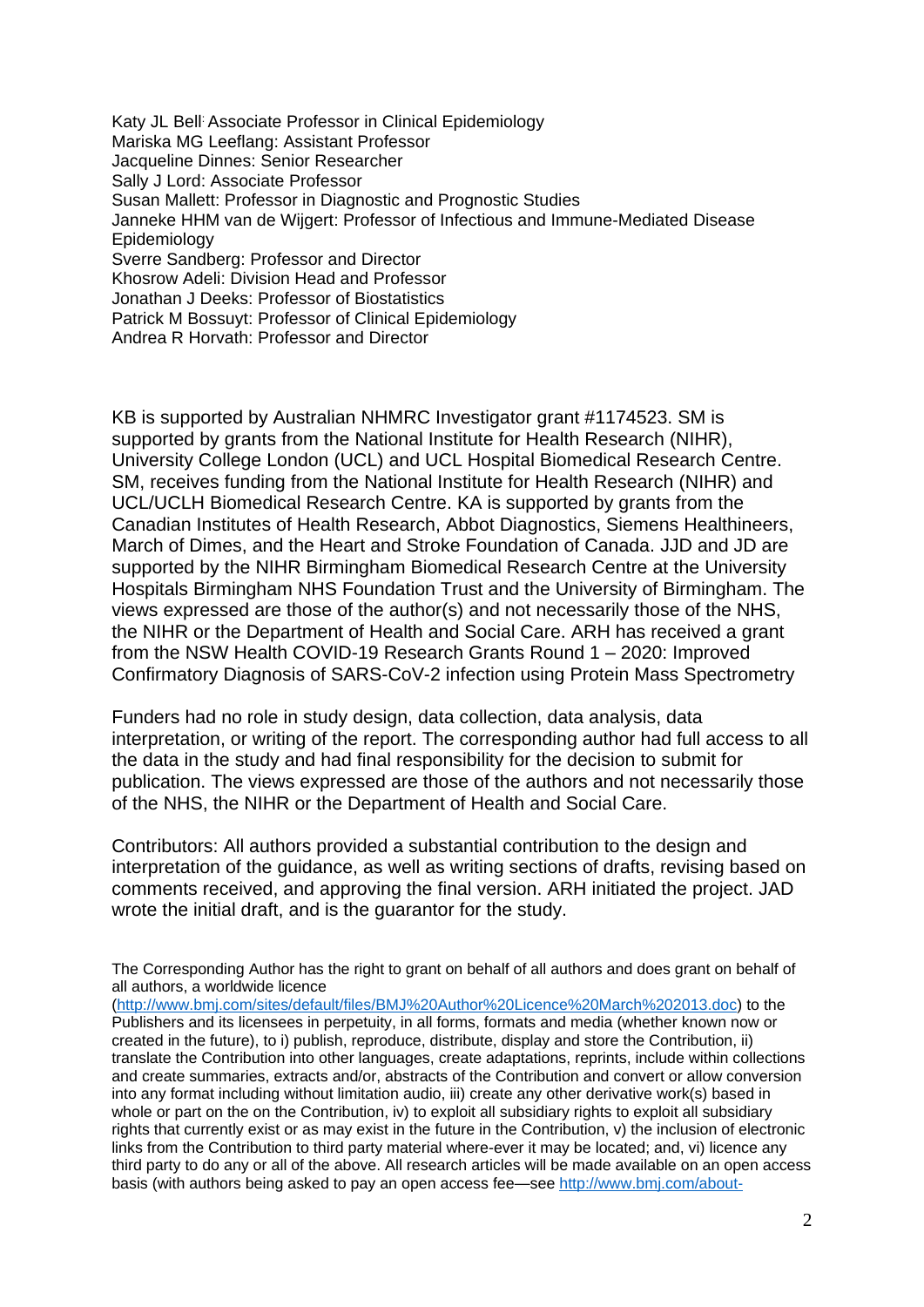#### [bmj/resources-authors/forms-policies-and-checklists/copyright-open-access-and-permission-reuse\)](http://www.bmj.com/about-bmj/resources-authors/forms-policies-and-checklists/copyright-open-access-and-permission-reuse).

The terms of such open access shall be governed by a [Creative Commons](http://creativecommons.org/) licence—details as to which Creative Commons licence will apply to the research article are set out in our worldwide licence referred to above.

No patients were involved in setting the research question or outcomes of developing this study. No patients were asked to advise on interpretation or writing up of results.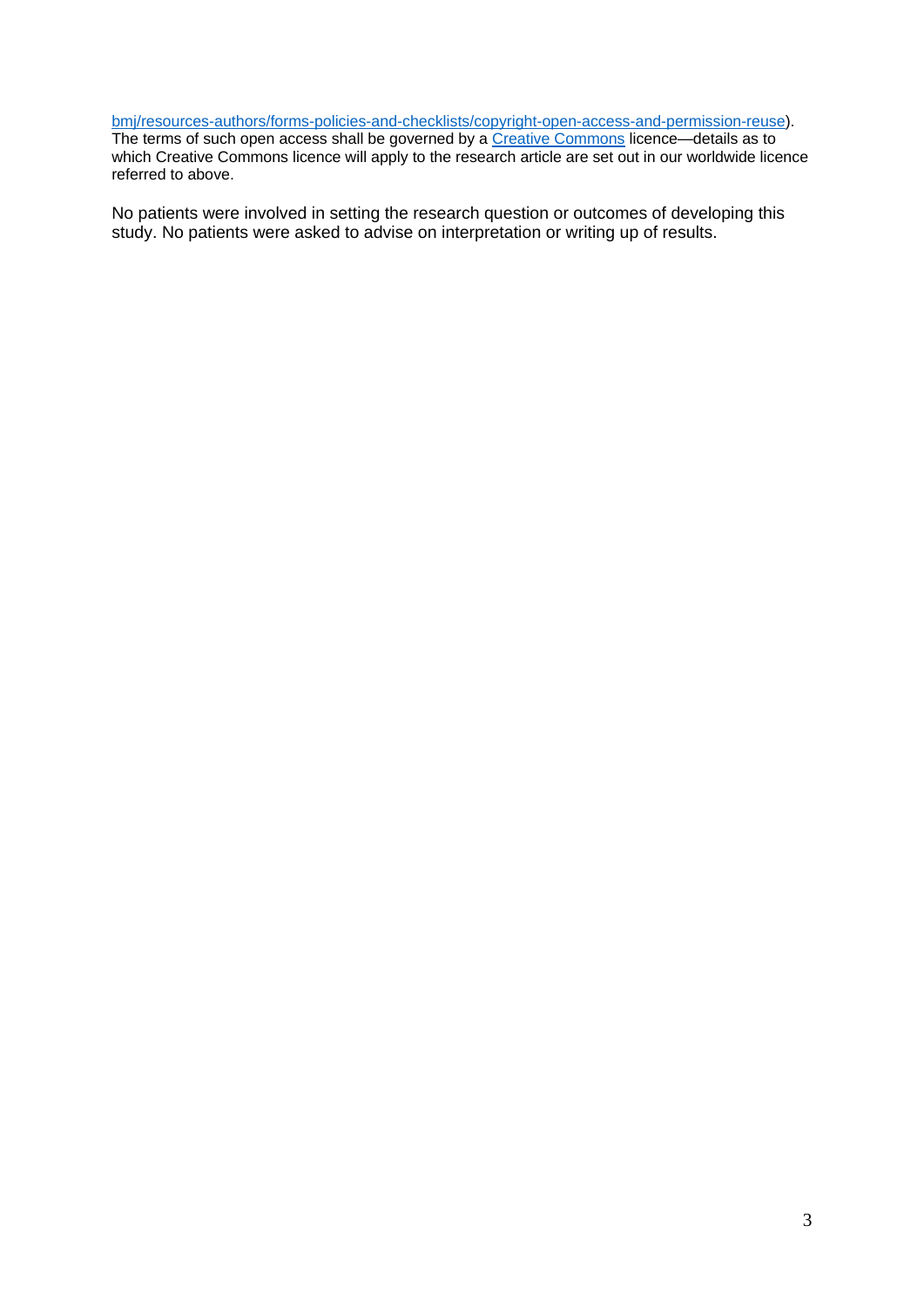## **Abstract**

Testing for SARS-CoV-2 infection plays a key role in managing the current pandemic. This paper aims to provide guidance to assist researchers design robust diagnostic accuracy studies; publishers/peer reviewers to assess such studies; and to support clinicians and policy makers in their evaluation of the evidence on SARS-CoV-2 testing for clinical and public health decisions.

More than 1700 preprints and peer reviewed journal articles evaluating tests for SARS-CoV-2 infection have been published as of January 2021. However, evaluations of the studies to date have identified numerous methodological issues, leading to a high risk of bias and difficulties applying the results in practice. These problems demonstrate the urgent need for better guidance on the conduct and interpretation of these studies.

To address this need, this paper outlines the principles for defining the intended purpose of the test, the selection of study population, reference standard, test timing and other critical considerations for rigorous diagnostic accuracy study design, reporting and interpretation.

The implementation and accuracy of SARS-CoV-2 tests have major implications for individuals and communities, balancing the potential consequences of continued spread of infection against the need for public health measures, such as the restriction of movements and social activities. Making clinical and public health decisions in the current pandemic requires a clear understanding of the clinical performance and limitations of testing. We hope the current guidance will ensure that studies evaluating the diagnostic accuracy of SARS-CoV-2 tests are conducted using as rigorous methods as possible, in an efficient and timely way.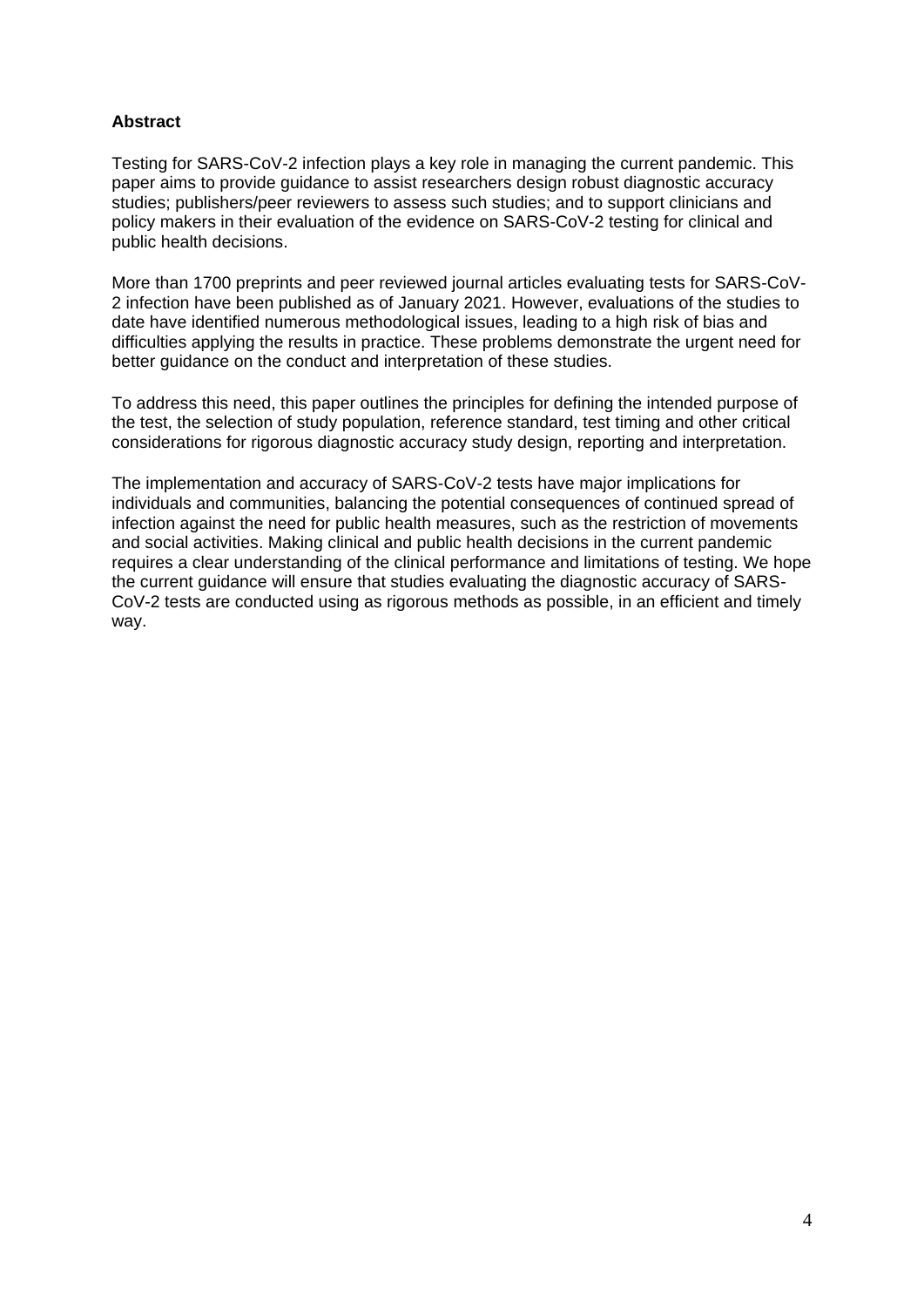### **Introduction**

Testing for infection plays a critical role in the response to the pandemic caused by the novel severe acute respiratory syndrome coronavirus 2 (SARS-CoV-2) identified in China in December 2019<sup>1</sup>. Tests to identify SARS-CoV-2 infection and the disease caused by it (COVID-19) have been developed at an extraordinary pace; moving rapidly from the identification of the viral ribonucleic acid (RNA) sequence on 10 January 2020<sup>2</sup> to the development of viral nucleic acid tests for the virus using reverse transcription polymerase chain reaction (RT-PCR) shortly thereafter. This was followed by immunoassays for detecting the presence of viral antigens or antibodies in laboratories and at the point-of-care.

More than 1400 tests for SARS-CoV-2 are on the market or listed on websites such as the Foundation for Innovative New Diagnostics (FIND)<sup>3</sup> and the European Commission's Joint Research Centre database<sup>4</sup>, and more than 1700 preprints and peer reviewed journal articles evaluating tests for SARS-CoV-2 infection have been published as of August 2020<sup>5</sup>. The volume of available diagnostic test accuracy evaluations is unprecedented and is unlikely to diminish with the implementation of programs to accelerate the development of new tests, such as the Rapid Acceleration of Diagnostics (RADx) program by the National Institutes of Health in the United States<sup>6</sup>.

A vital part of managing the pandemic is to ensure that evaluations of tests for SARS-CoV-2 infection are rigorous, unbiased, and conducted in the most efficient way possible so that the most accurate tests are rapidly identified and adopted in practice. The evidence standards framework of the United Kingdom's National Institute for Health and Care Excellence (NICE) has outlined key evaluation concepts to assist with this process<sup>7</sup>. However, systematic reviews of diagnostic accuracy studies of tests for SARS-CoV-2 have highlighted many methodological and reporting problems (Table  $1)^{8\t{-}14}$ . These problems limit the ability of clinicians and policy makers to apply the results of such studies in diagnostic pathways and public health programs and have led to poor clinical and public health decisions contributing to ongoing spread of the infection<sup>15</sup>.

The objective of this paper is to outline general principles for studies that evaluate the clinical performance of SARS-CoV-2 tests. For ease of reading, we use the term "SARS-CoV-2 tests" when we are referring to any of the following: viral nucleic acid, antigen or antibody detection tests. The authors have expertise in the evaluation of diagnostic tests including the evaluation of SARS-CoV-2 tests, evidence-based medicine, epidemiology, laboratory medicine, and virology. We have based the guidance in this paper on previously published work on diagnostic test evaluations, such as the STARD guideline for reporting of diagnostic accuracy studies<sup>16</sup>, and the QUADAS-2 tool for appraising the risk of bias of diagnostic accuracy studies<sup>17</sup>. We have also considered the guidance provided in templates issued by the Food and Drug Administration (FDA) for Emergency Use Authorizations for *in-vitro* diagnostic tests for SARS-CoV-2<sup>18</sup>, the NICE evidence standards framework<sup>7</sup>, the Medicine and Healthcare products Regulatory Agency (MHRA) and World Health Organization target product profiles19, 20, and the European Commission's document on COVID-19: Recommendations for testing strategies  $2020^{21}$  and related documents<sup>22</sup>.

The focus in this paper is on clinical performance studies addressing the diagnostic accuracy of SARS-CoV-2 tests in clinical or public health practice. Many of the studies initially undertaken and quoted in reports of test performance can be classified as studies of scientific validity (see Box 1).<sup>23</sup> They are essential in the development of a test, analogous to the finding of Phase 1 clinical trials. Similarly, analytical performance studies, are also necessary prerequisites before clinical application of a test<sup>22</sup>. These studies cannot, however, provide realistic estimates of the diagnostic accuracy of the tests when used in clinical practice and it is misleading to assume the results from such studies apply in the clinical setting.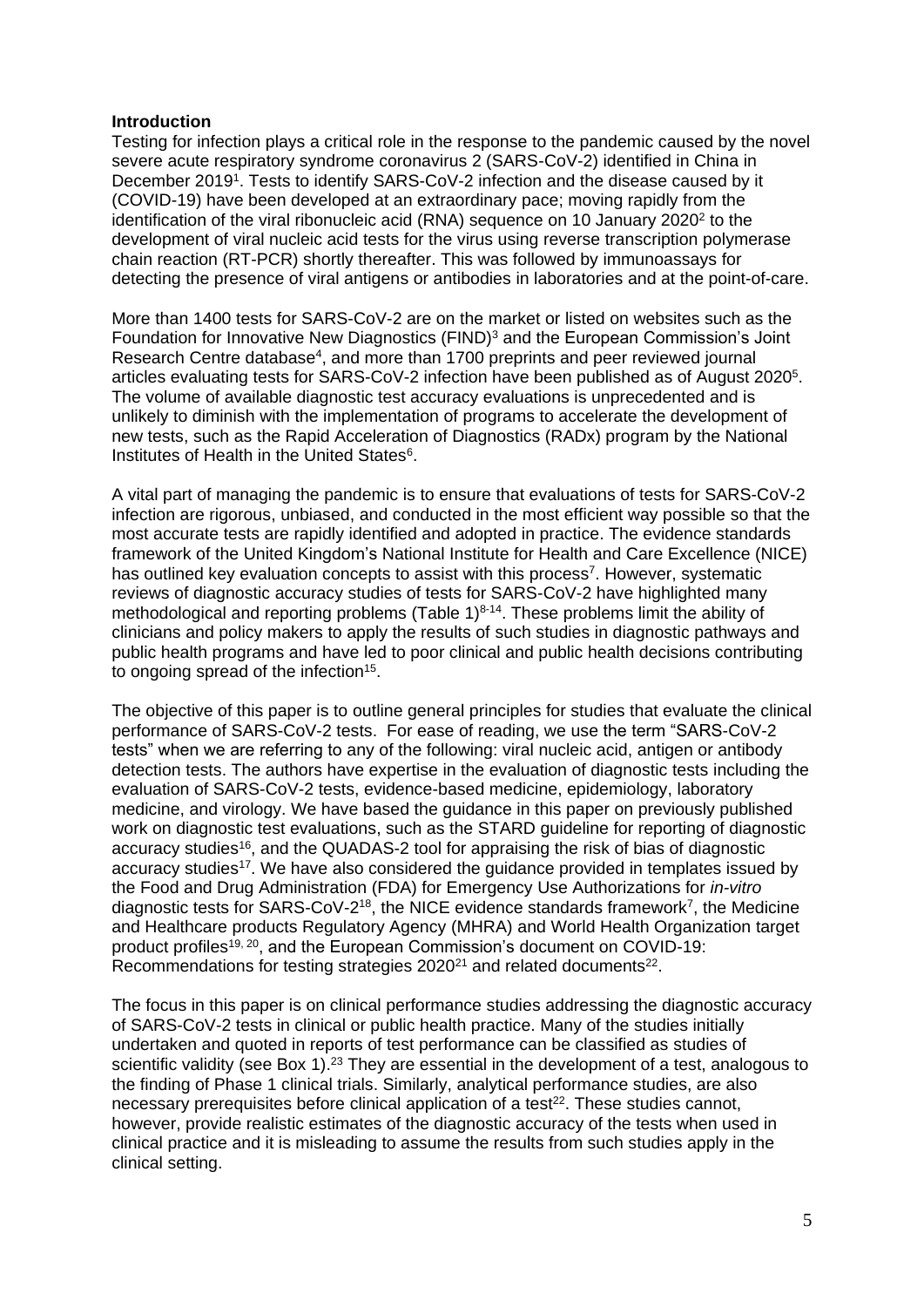Our test evaluation guidance is outlined in a series of steps, in the order of the STARD checklist, although the steps may not be sequential in practice. Table 1 outlines the STARD checklist items, noting some key methodological issues in the studies done of SARS-CoV-2 tests to date. The steps described below are illustrated with examples of possible study designs in Table 2.

## **Step 1: Define the intended use of the test**

Many published evaluations of SARS-CoV-2 tests are not able to provide an accurate estimate of the performance of the test in clinical practice because the relationship between the purpose of the test, the selection of the study population, and the selection of the reference standard have not been carefully mapped out prior to the conduct of the study. Before beginning an evaluation of a SARS-CoV-2 test, it is important to define how the test will be used in the clinical or public health pathway. Some possible indications for use of SARS-CoV-2 tests are<sup>24</sup>.

For viral nucleic acid (such as RT-PCR) and antigen testing:

- 1) to diagnose COVID-19 in individuals with symptoms suggestive of the disease;
- 2) to test asymptomatic, pre-symptomatic or mildly symptomatic individuals with known recent exposure to a confirmed case (e.g. as part of localised outbreak investigations and test-and-trace programs);
- 3) to screen individuals at risk of acquisition and/or transmission of infection (e.g. staff/patients in hospital or staff/residents in aged care or education facilities, as part of outbreak prevention programs);
- 4) to evaluate if a person with SARS-CoV-2 infection has cleared the virus;
- 5) to establish the prevalence of current SARS-CoV-2 infection in a population (e.g. for public health decisions, or to estimate pre-test probability for an individual in that population);

For serology (antibody) testing:

- 1) to investigate patients presenting late after symptom onset in whom viral nucleic acid testing is negative or where viral nucleic acid testing is not available to confirm whether they were infected with SARS-CoV-2;
- 2) to determine antibody presence as part of a broader immunological assessment (e.g. in intervention studies evaluating the efficacy of SARS-CoV-2 vaccine immunogenicity or convalescent plasma).
- 3) to estimate the seroprevalence of past and recent SARS-CoV-2 infection in a population (e.g. for public health decisions);

Testing to assess if an individual has immunity to further infection is also of key interest. However, this requires studies that demonstrate that specific immune responses, such as the presence of antibodies (neutralising or non-neutralising), T cell and/or other cellular responses, lead to protection from clinically important infection or re-infection. The detection of antibodies *per se* is insufficient to demonstrate immunity. As yet, we do not have strong evidence of what immune responses are necessary for immunity to SARS-CoV-2 infection<sup>25-</sup> 27 .

Defining the clinical (or public health) pathway involves not only describing the test, but also the test population, the role and position of the test (including what tests are conducted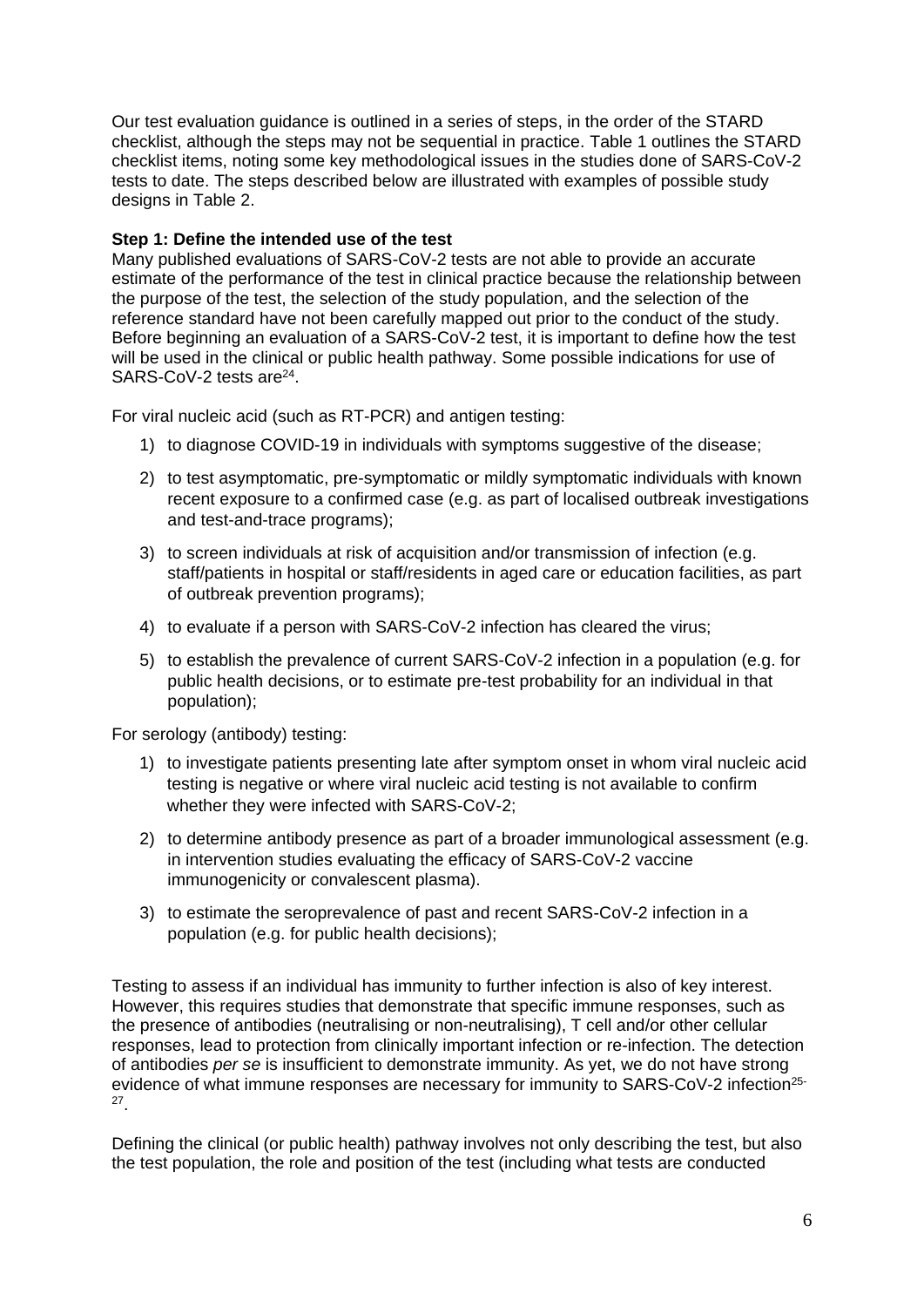before and after the test being studied), how the test results will be used and their impact on management decisions.

Testing strategies also need to consider the availability of test materials and other resources, and the prevalence of infection in the community. Each type of test has different requirements in terms of equipment, expertise of the operator, sample types, sample storage, and turn-around time. Mathematical modelling studies have shown that reducing the time between symptom onset and a positive test result, assuming immediate isolation, is the most important factor for improving the effectiveness of test-and-trace programs<sup>28</sup>, so in some settings there may be a trade-off between turn-around time and diagnostic accuracy.

False negative test results may lead to infected individuals continuing to come into contact with and potentially infecting other individuals. False positive test results may lead to individuals being told incorrectly that they are infected with SARS-CoV-2 and decisions regarding isolation measures, restriction of movement and activities for both the individual and the community. The rate of infection in the group (i.e the prevalence in the group) will impact on the predictive values of the test, that is the probability of false positive and negative test results (Figure 1). For example, in settings where there is a very high rate of transmission, the pre-test probability of infection for an individual may be so high that even a negative test result does not safely rule out infection to a level that an individual can be assumed to be non-infectious unless the test has a very high sensitivity<sup>29</sup>.

Groups such as the FDA in the United States<sup>18</sup> and the MHRA in the United Kingdom<sup>19</sup> and the World Health Organization<sup>20</sup> have set acceptable and desirable performance characteristics for SARS-CoV-2 testing (called target product profiles in the case of the latter two). The targets set by these agencies show a low tolerance for both false negative and false positive results in the setting of the SARS-CoV-2 pandemic. Acceptable clinical performance characteristics are determined by the values placed on the consequences of testing and are not definitive or intrinsic to the test.

Where clinical pathways are more established, it is generally desirable to establish minimum acceptable clinical performance characteristics prior to conducting a clinical performance study<sup>30</sup>. In the setting of a pandemic, however, where the rate of infection in the community is changing and new tests, treatments and responses to infection are rapidly becoming available, this is not likely to be feasible. In this context, groups conducting clinical performance studies should make the information from their protocols and reports available to public health and clinical decision makers in a rigorous, transparent and timely manner.

Studies should also clearly outline existing or alternative clinical pathways, including whether the test being evaluated is intended to replace an existing test or is in addition to existing testing<sup>31</sup>. For example, a reverse transcription loop-mediated isothermal amplification (RT-LAMP) test might be used as a replacement diagnostic test for RT-PCR, to reduce the demand for reagents and allow for faster turn-around-time. Studies that explicitly compare diagnostic tests in clinical pathways are valuable for clinical and public health decision makers.

Understanding the timing of the viral and immunological responses to SARS-CoV-2 infection is critical in considering the clinical pathway. After exposure to SARS-CoV-2, the virus typically becomes detectable by RT-PCR testing on the  $3<sup>rd</sup>$  or  $4<sup>th</sup>$  day after infection (Figure  $2$ )<sup>32, 33</sup>. Symptoms typically appear around the 5<sup>th</sup> day of infection, and both symptoms and viral detection last for several days to weeks, depending on the severity of infection<sup>34</sup>. Studies using repeat RT-PCR testing and tracking of transmission rates (including infectorinfectee transmission pairs) have shown approximately 40% of transmissions occur prior to the development of symptoms<sup>35</sup>, and peak infectivity occurs approximately one day prior to until 2-3 days after symptom onset in typical individuals $32$ . Antibodies are generally low in the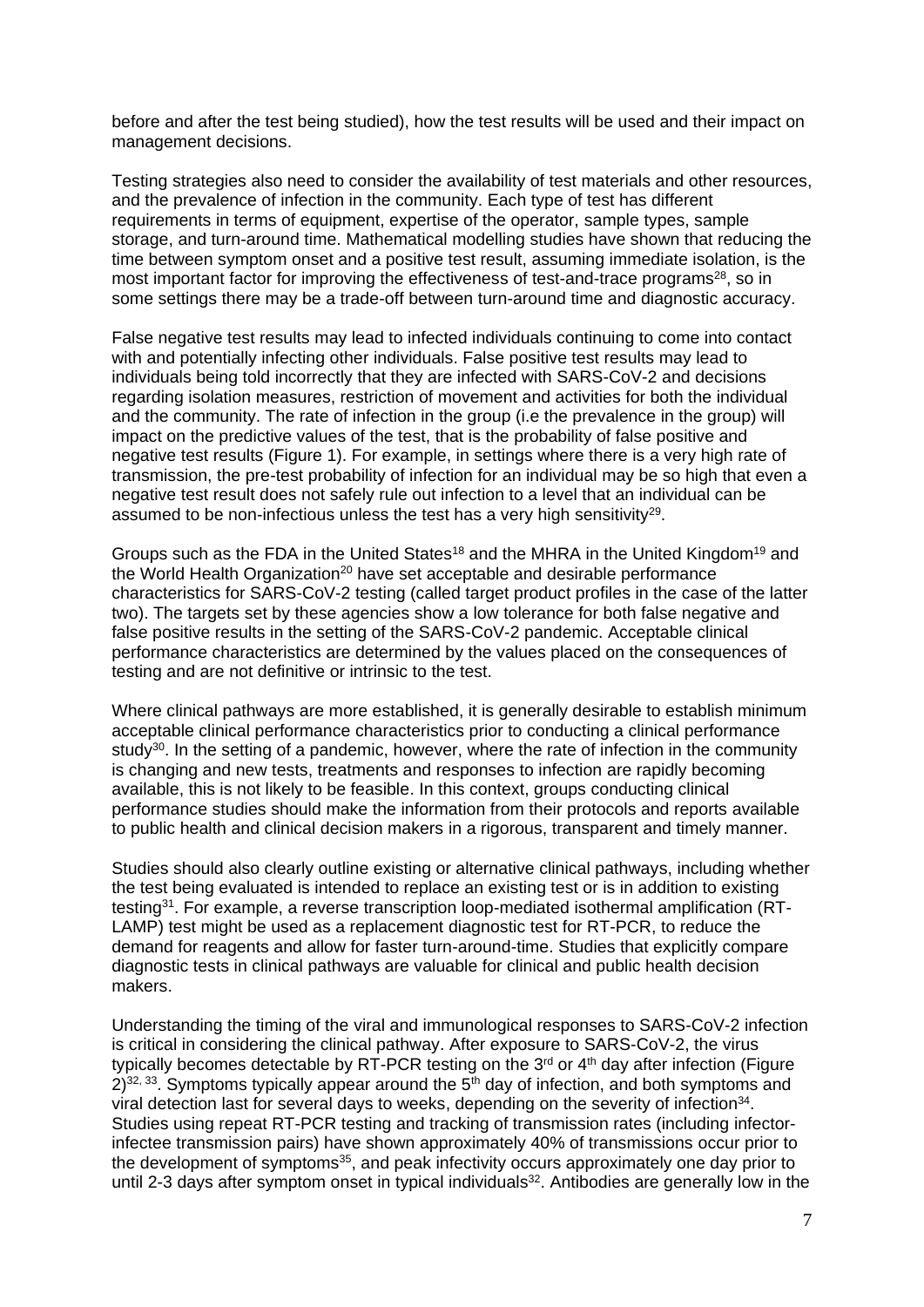first week after symptom onset (in cases confirmed with RT-PCR), with most individuals seroconverting by day 10 to 14, and diagnostic sensitivity for SARS-CoV-2 infection of serology tests only exceeds 90% in the third week after symptom onset $8-10$ , and then begins to decline<sup>36</sup>. It is not yet known how long high levels of antibodies to SARS-CoV-2 infection persist, but the observations to date show that the response among individuals varies, influenced by disease severity<sup>26,27,36</sup>.

It may not be possible for researchers to predict all aspects of intended uses of the test as well as consequences of the test result. However, it is important that researchers consider the potential clinical pathways *a priori* and how this will affect the application, timing and interpretation of the results of the test, and therefore the design of their study.

## **Step 2: Define the target condition**

Building on the first step, it is important to clearly define the target condition of interest; that is what the test aims to detect. For SARS-CoV-2 tests, potential target conditions include infection with the virus, disease caused by the virus (that is COVID-19), the extent of infectivity, the presence or extent of immune responses to the virus, clearance of the virus, past or recent infection with the virus, and immunity to infection. Explicit consideration of the target condition(s) of interest helps identify further elements that guide study design, such as the population to be tested and acceptable reference standards for defining the presence of the target condition. For most clinical performance studies, the target condition will be SARS-CoV-2 infection (which includes symptomatic, pre-symptomatic and asymptomatic infection).

In some settings, it may be more important to establish if someone is infectious rather than if someone has the infection. For example, if an individual presents in a healthcare setting, knowing if they are infectious or not influences the need for personal protective equipment and other infection control measures immediately, whereas determining if they have the infection is less urgent if the individual's symptoms are mild but SARS-CoV-2 infection cannot be excluded. Testing for infectivity, rather than infection, has also been suggested as a possible method for screening in other settings, including opening businesses and allowing public gatherings<sup>37</sup>. While such strategies should be investigated, the entire clinical pathway for such strategies needs to be evaluated, including the potential consequences of false positive and negative test results.

## **Step 3: Define the population in which the test will be evaluated**

Poor patient selection and description of study groups have severely limited the ability to establish the diagnostic accuracy of SARS-CoV-2 tests to date. Scientific validity studies, often of a case-control design, cannot provide realistic estimates of the diagnostic accuracy of the tests when used in clinical practice. To establish diagnostic accuracy, clinical performance studies should be conducted in individuals sampled from the population in which the test will be used, as determined by the intended use in Step 1. Examples of possible populations for diagnosing current (or prior) infection include: individuals with current (or previous) symptoms suggestive of COVID-19; individuals at high risk of exposure (such as close contacts of confirmed cases); individuals at high risk of both exposure and transmission (such as healthcare workers or residents of aged care facilities) and patients hospitalised with suspected COVID-19. Based on the target population, studies should then define the method for enrolling participants into the study, including inclusion and exclusion criteria, aiming to recruit participants representative of the target population. Ideally, where the intended test use is in a healthcare setting, consecutive individuals from the target population would be recruited without prior knowledge of whether the individuals have the target condition or not. For population-based studies, where the intended test use is for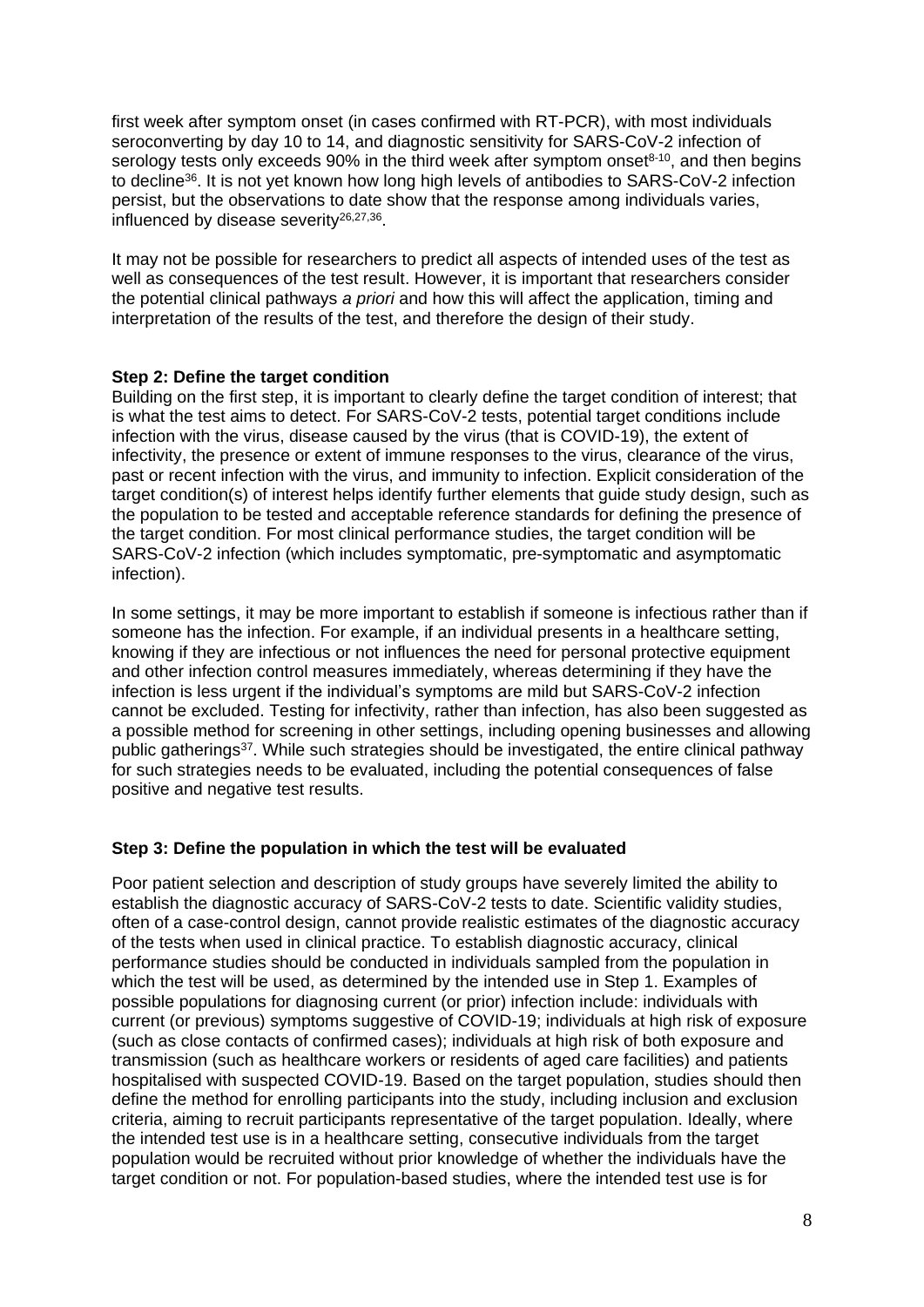public health decisions, a representative random sample of the target population could be used. Studies using known cases and healthy controls introduce selection bias and effects related to the clinical spectrum of disease.

The diagnostic accuracy observed in studies conducted in patients hospitalised with severe COVID-19 or recruited from hospital settings may not be applicable to other settings. For example, although the intended use population for most serology tests is a community setting that includes individuals who have experienced no or mild COVID-19 symptoms, most published studies of these tests have recruited patients hospitalised with severe infection. Antibody production in this population is likely to be higher than in the wider population of those infected<sup>8</sup>.

If the purpose of the test is to establish the presence of SARS-CoV-2 infection in a community setting or a clinical population, patients with respiratory symptoms due to respiratory illnesses other than SARS-CoV-2 should not be excluded from the study as these patients will be tested in clinical practice. Careful thought needs to be given to the presence or absence of symptoms that may be used as eligibility criteria for the study. The presence of, for example, respiratory symptoms prompts correct selection of the anatomical site for the sample and correct timing (during symptoms). When testing for asymptomatic infection, neither of these helpful prompts are available, meaning that other epidemiological information (e.g. risk of exposure, and time since exposure, if known) and more than one sample (anatomical or time point) may need to be tested. Viral nucleic acid is typically able to be detected on the 3<sup>rd</sup> day after exposure in nasal, throat or saliva secretions<sup>32,33</sup>. It is unclear if virus is typically detected in faeces and sputum at 2 days post infection or if later time points are relevant for these sites of sampling.

In addition to defining the population, when conducting the study it is important to record and report characteristics of study participants during the course of the study, such as the presence of key symptoms (temperature, cough and so forth), time since a high-risk contact (defined as contact within a certain distance of a person with confirmed or probable SARS-CoV-2 infection and for a certain amount of time), viral load if known, markers of disease severity and time since the development and cessation of symptoms. The number and reasons for any exclusion of individuals from the study following recruitment should also be recorded.

As the accuracy of all tests depends on their timing, it is essential to record the time point in the disease course at which the test is done, in relation to time since known exposure and time since onset of symptoms. Due to differences in health care provision and pathways, only recording time since health care events (such as admission to hospital, ICU, or results from RT-PCR) restricts the ability of study findings to be generalised to other settings.

#### **Step 4: Describe the index test**

Given the natural history of infection over time, variations in viral load, and the current limitations in test accuracy, combinations of tests and/or tests at different time points may be needed to identify all true cases and non-cases. The index test strategy may therefore be a single test, or the same test repeated at different time points or a combination of different tests, such as a test with lower specificity followed by a test with higher specificity in those initially positive. Ideally, the entire testing pathway would be evaluated.

SARS-CoV-2 tests may be developed commercially or "in house" by a laboratory and need to meet key regulatory and/or emergency use authorization requirements for *in vitro* medical devices18-22. All pre-analytical, analytical and post-analytical characteristics of the test should be described, including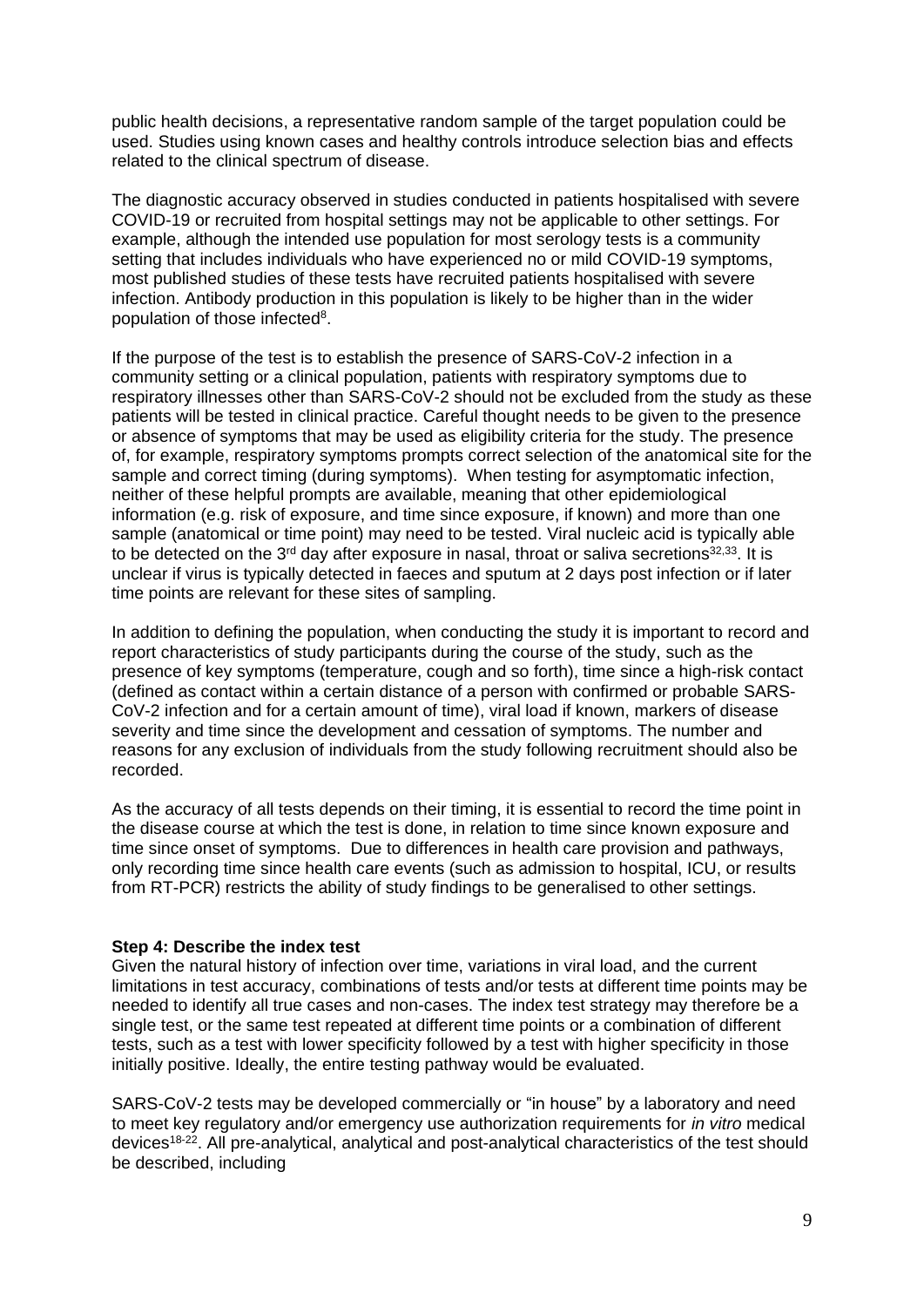- the full name of the test and manufacturer, and associated batch numbers allowing clear identification;
- pre-analytical characteristics
	- type of samples suitable for testing (e.g. nasopharyngeal swab, sputum, saliva, blood),
	- method of collection of specimens and how the sample was taken (e.g. whether a long swab was used for RT-PCR tests),
	- who has taken the sample (such as their clinical training),
	- conditions for specimen handling, transport and storage;
- analytical characteristics
	- actual target of the assay (what is being measured, e.g. viral nucleic acid, or antigen, or antibody against specific viral proteins),
	- principles of analytical methods (e.g. fluorescent, multiplex fluorescence or digital RT-PCR; enzyme-linked immunoassay or lateral flow assay),
	- the platform used for measurement (how and with what device the target analyte is measured),
	- where was the analysis done, if relevant (for example at the point-of-care or in a reference laboratory),
	- the analytical performance measures of the test (e.g. analytical sensitivity/limit of detection, cross-reactivity, accuracy, trueness, precision);
	- post-analytical characteristics
		- test interpretation,
		- decision limits at which the test is considered positive or negative, where applicable.

## *Pre-analytical Characteristics - Specimens*

The study should determine *a priori* which specimen types will be tested. The results of evaluations on one type of specimen cannot be generalised to other specimen types without further validation. The type of specimen and the methods used to collect and analyse the specimen need to reflect the methods intended to be used in standard clinical practice. For PCR and antigen tests, the anatomical site used for collection of the specimen should be stated; for example, whether the specimen is taken from the upper respiratory tract (nasal or pharyngeal swab – including insertion depth, or saliva), from the lower respiratory tract (bronchoalveolar lavage, sputum) or other (urine, faeces, blood). Samples using viral transport medium spiked with inactivated virus are not appropriate for assessing the test's clinical performance. For antibody tests, the sample type could be venous whole blood, plasma, serum, or finger-prick capillary whole blood. Elution protocols for dried blood spots should be available if used. Tests should be evaluated preferably with samples that are prospectively collected.

#### *Analytical Characteristics*

The actual targets that the test is measuring must be clearly stated or reference must be given to the actual measurement procedure or vendor's instructions. For viral nucleic acid tests by RT-PCR, the primer binding site/s, and for antigen tests, the specific antigen targeted should be stated and whether the specimens were run with or without extraction, heat inactivation or pooling. For serology tests, it is important to describe the viral proteins targeted by the antibody (typically the Spike protein, S1 or S2, which are specific for SARS-CoV-2, and/or the nucleocapsid protein, which is conserved among all coronaviruses); the type of immunoglobulin(s) detected (i.e. IgA, IgG, and/or IgM); and the immunological method used (e.g. enzyme-linked immunosorbent assay [ELISA], chemiluminescence immunoassays [CLIA], lateral flow immunoassays [LFIAs], and fluorescent immunoassays [FIA]). Depending on the question being asked as determined in Step 1, the authors will also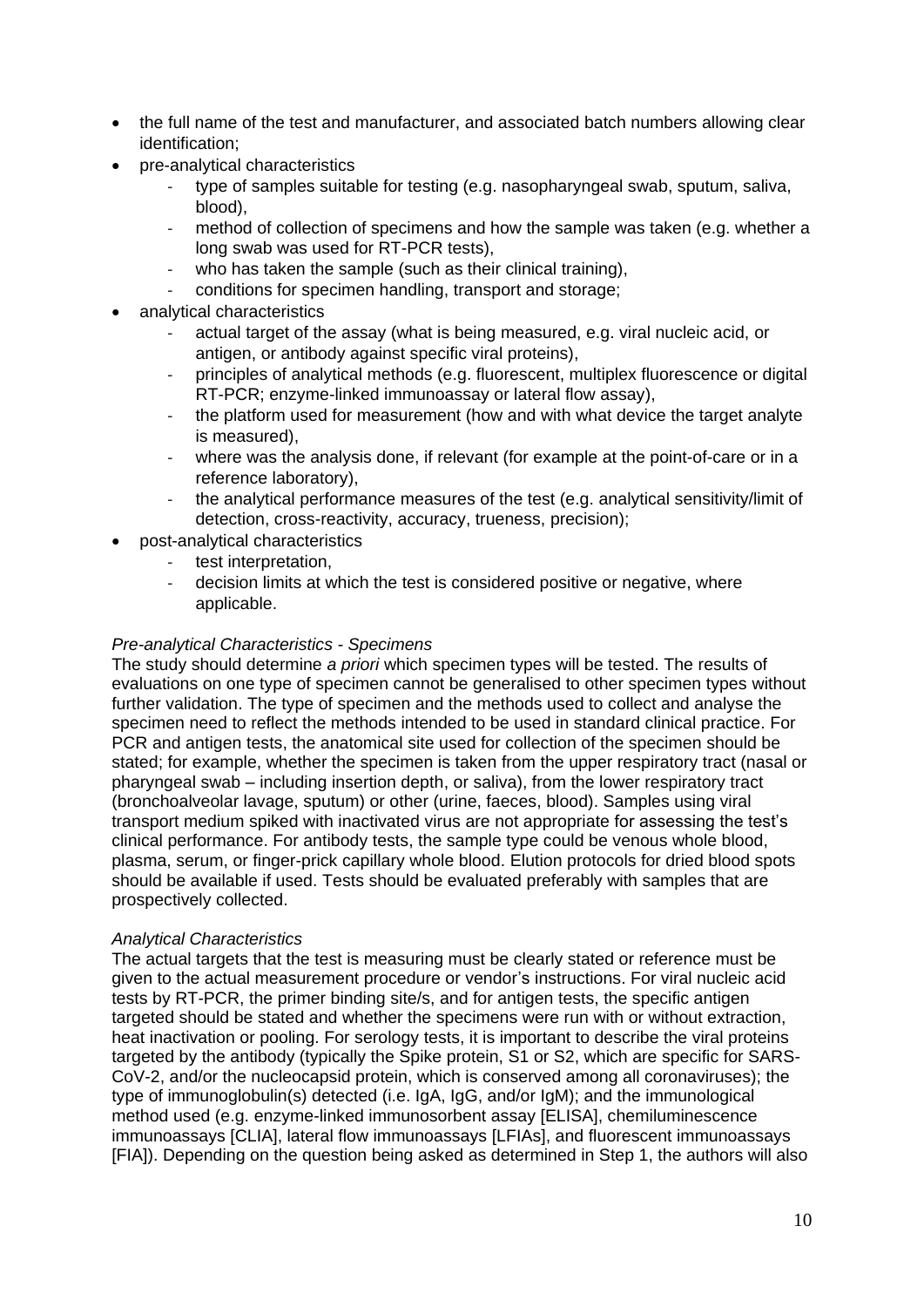need to determine whether the index test is identifying neutralising or non-neutralising antibodies.

The key analytical performance indicators of the tests used in the evaluation should be known before starting a clinical performance study. These characteristics should be described, if possible, using appropriate reference measurement methods to ensure they adequately measure the presence and/or quantities of the virus or antibodies, and will usually be described in the instructions for use documentation. These typically cover the limit of detection, reportable range, imprecision, trueness as compared to a reference method and the analytical specificity of the tests. Recommended methods for performing these analyses are given in the FDA templates<sup>18</sup> and elsewhere<sup>38,39</sup>. Quality controls, such as negative and positive controls and linearity checking by measuring of levels using spiked samples with increasing concentrations of the virus, antigen or antibody, are also necessary. For RT-PCR, the limit of detection is typically measured by spiking RNA or inactivated virus into an artificial or real clinical matrix, such as bronchoalveolar lavage fluid or sputum. The limit of detection should be reported, for example as viral copies/mL.

Cross-reactivity with other viral RNA or antigens or antibodies to previous infections (analytical specificity) also needs to be evaluated to show that the test does not cross-react with normal microbiota or other pathogens that may be present in the clinical specimen. High priority organisms for the evaluation of cross-reactivity are listed in the FDA templates<sup>18</sup>. Potential cross-contamination within the laboratory also needs to be minimised, but this needs to be controlled by good laboratory practice to avoid carry-over. Contaminated reagents in laboratories have led to false positive test results<sup>40</sup>. A proportion of samples within the study should therefore be tested for cross-contamination/carry-over and this proportion should be stated.

Measures of precision (repeatability and reproducibility) may be important, for example if different operators will be analysing results in the laboratory or at the point-of-care. Repeatability reflects closeness of agreement between results of successive measurements carried out under the same laboratory conditions, while reproducibility reflects closeness of agreement between results of measurements performed under changed laboratory conditions of measurements (e.g., time, operators, calibrators, and reagent lots)<sup>41</sup>. The lotto-lot variability of tests, such as lateral flow assays, should be stated.

#### *Postanalytical Characteristics - Decision Limits*

Decision limits need to be defined for positive, negative and indeterminate results. Preferably, these cut-points are selected *a priori*, for example based on the manufacturer's guidance, or from previous scientific validity studies. If invalid or indeterminate results are repeated, the methods for deciding this process should be described and the number of such repeat tests should be reported. Cut-points derived from the data collected within the study can bias estimates of test performance<sup>42,43</sup>. If no prior data exist to determine cutpoints, or when the cut-point was established in symptomatic cases but the test is intended to be used in non-symptomatic or mildly symptomatic individuals, then it must be made clear that further external validation of the optimal cut-point is needed in an appropriately selected and representative population.

For RT-PCR tests, there has been considerable discussion regarding the number of amplification cycles used and the cycle threshold  $(C<sub>T</sub>)$  to determine if a test is positive, negative or indeterminate. While there is a strong relationship between  $C<sub>T</sub>$  and viral load, choosing the  $C_T$  is not easily generalizable between tests, kits, testing platforms and laboratories.  $C_T$  values may be transformed into concentrations using a calibration curve for each testing pathway (test, kit, platform and laboratory), allowing for direct comparisons between different testing pathways. The  $C<sub>T</sub>$  or concentration cut-offs used in the evaluation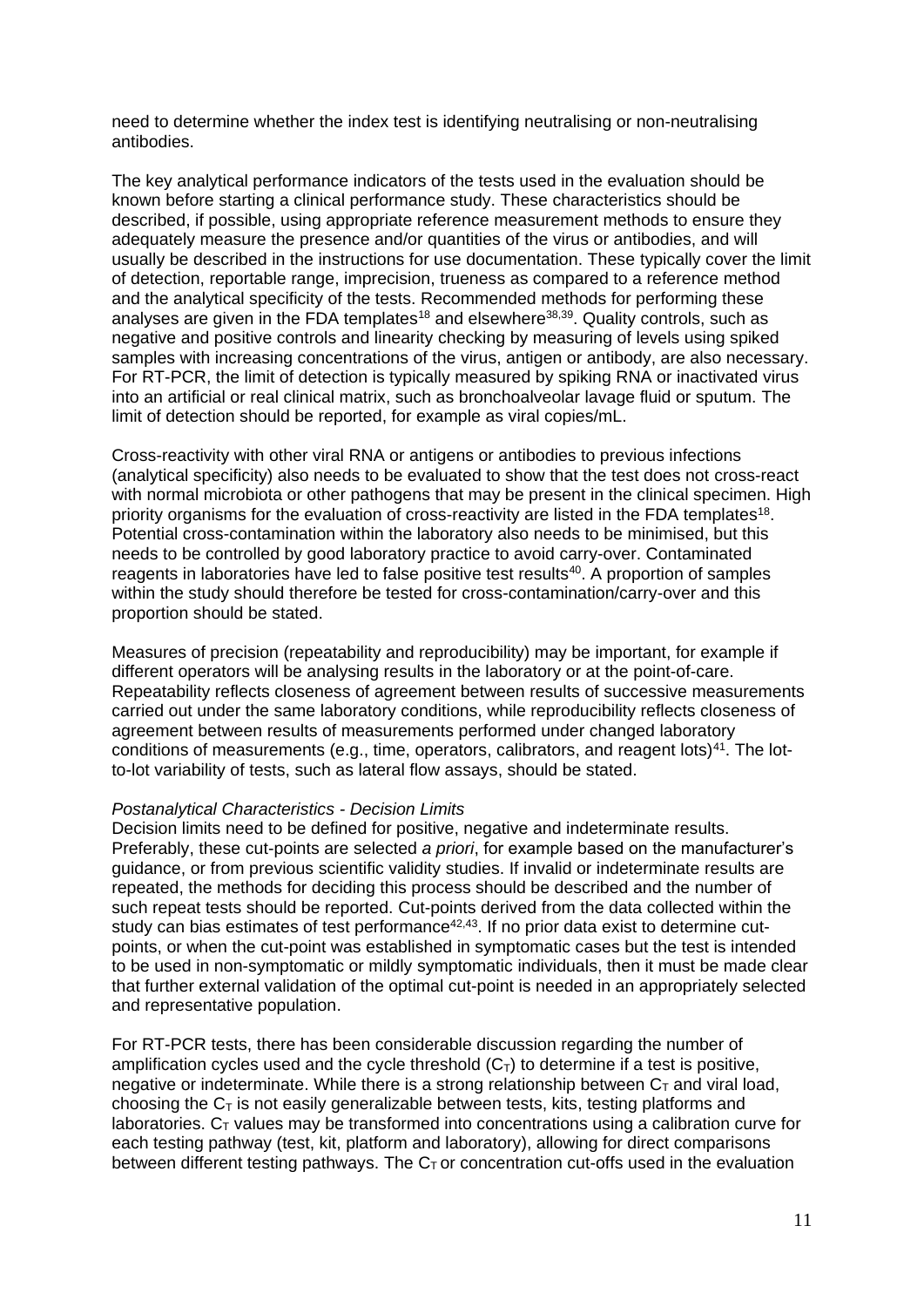should be clearly explained, and the methods for managing an indeterminate test clearly outlined.

### **Step 5: If applicable, describe which tests are compared and why**

With the rapid development of so many SARS-CoV-2 tests, decisions need to be made regarding the comparative performance of different tests. The comparison may be between different forms of testing or different tests of the same form or different testing strategies. Each test included in the study should be described as in Step 4.

Comparisons of index tests may involve a comparison of two or more index tests against a common reference standard or compare the agreement of two tests against each other. In the case of the former, it is preferable that both index tests are performed in the same individuals, using a direct comparison, rather than an indirect comparison of the index test against the reference standard in two different study groups.

Studies that make head-to-head comparisons of many tests in the same samples efficiently provide important and useful information about comparative test accuracy. However, the practicalities of obtaining adequate samples to perform all included tests without compromising the generalisability of the study findings must also be considered.

The aim of the comparison should be specified. For example, the aim of the study may be to perform a descriptive analysis of all included index tests or may be to determine if a new test has higher sensitivity and equivalent specificity, or faster turn-around time and equivalent diagnostic accuracy. Although one characteristic may be specified as the primary outcome, for example improved sensitivity, other measures of clinical performance will also need to be evaluated, such as the test's specificity. Note that the comparator test is not the same as the reference standard described in Step 6.

## **Step 6: Define the reference standard**

The reference standard needs to clearly separate those who have the target condition from those who do not; for example, those who have/have had the infection from those who do not/have not had the infection, or those who are infectious from those who are not infectious. Irrespective of the intended use, in clinical performance studies, the interpretation of the index test/s, the comparator test/s, and the reference standard test need to be conducted masked to the results of the other test/s.

In the systematic reviews of SARS-CoV-2 tests to date, a high proportion of studies have used a reference standard with a high risk of bias, and that is not applicable to the clinical population of interest<sup>8-14</sup>. Selection of the appropriate reference standard for evaluation of SARS-CoV-2 tests is not simple, and several issues described below need to be considered<sup>44</sup>.

### *For studies where the target condition is SARS-CoV-2 infection*

Cases of SARS-CoV-2 infection include individuals who are asymptomatic, pre-symptomatic and symptomatic. The World Health Organization (WHO) has published definitions of suspected, probable and confirmed COVID-19 cases based on clinical, epidemiological and laboratory criteria, with recommended associated testing<sup>45,46</sup>. According to this advice, a confirmed case of COVID-19 is defined as a person with laboratory confirmation of SARS-CoV-2 infection, irrespective of clinical signs and symptoms. This unfortunately generates some confusion as in most publications COVID-19 is the disease caused by the SARS-CoV-2 virus and thus is equivalent to symptomatic infection, not to infection *per se*.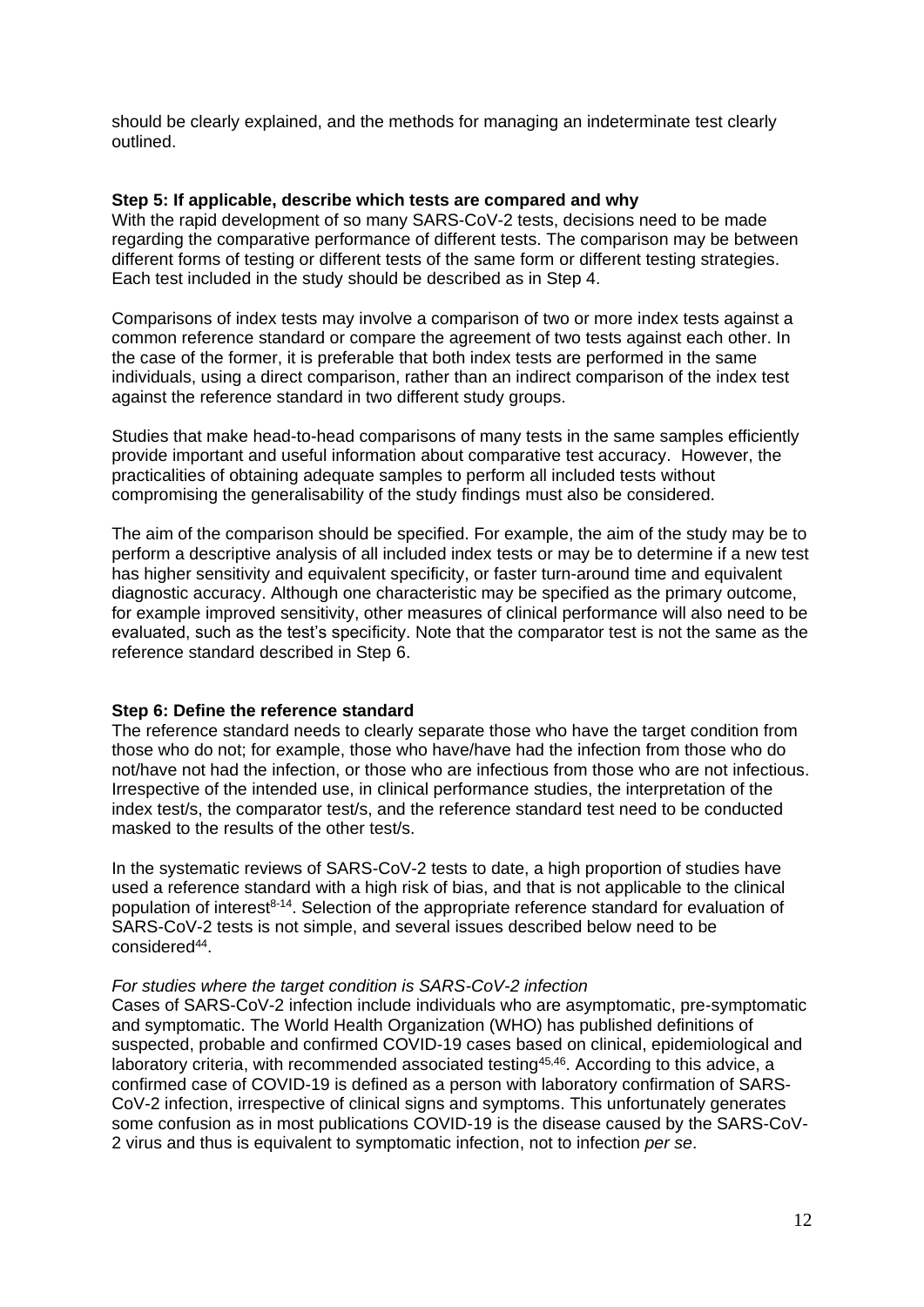The WHO defines a probable case of COVID-19 as an individual who has symptoms indicative of the disease (fever, cough, general weakness/fatigue, headache, myalgia, sore throat, coryza, dyspnoea, anorexia/nausea/vomiting, diarrhoea, altered mental status), AND has an epidemiological risk of exposure AND; a) is a contact of a probable or confirmed case; or b) has chest imaging findings suggestive of COVID-19; or c) has a loss of taste or smell; or d) death has occurred that is not otherwise explained in an adult with respiratory distress preceding death and was a contact of a probable or confirmed case or epidemiologically linked to a cluster with at least one confirmed case. The WHO definitions above are necessary to standardise clinical protocols and reporting but will also misclassify a proportion of cases. Some individuals will be classified as a case, mostly as a probable case, who are not infected with SARS-CoV-2. On the other hand, some individuals have had exposure, have had symptoms and investigations such as imaging that indicate COVID-19, but testing (either RT-PCR and/or antibody) has been negative. These individuals are not classified as definite cases. If the WHO classification is used as a reference standard, it is helpful to present a sensitivity analysis of clinical performance of the test using a reference standard including probable cases of disease.

Putting aside the confusion caused by terminology, viral nucleic acid testing (specifically RT-PCR) is frequently used as a reference standard for SARS-CoV-2 infection, where the individual has had possible exposure up to 2 weeks prior to testing. After this period, viral load decreases in many individuals reducing the sensitivity of the RT-PCR. Although it is thought that the specificity of viral nucleic acid testing is very high, it is not 100%. The probability of false positive test results is difficult to determine, but it is possible that at least some individuals who have tested positive and who remain asymptomatic have never had the virus. Some false positive test results may be due to cross-contamination with other samples or clerical error in reporting results. Repeat testing may identify some false positive results, but interpretation of discordant results is complex. For example, a second test, especially if done beyond the typical 14 days test window post-exposure, may be negative because the individual is no longer viraemic. Repeat testing in individuals with confirmed COVID-19 shows that false negative results also occur, particularly in the first few days after exposure or late in the course of infection<sup>32-34,47,48</sup>. Poor sampling technique, samples from the "wrong" anatomical site and incorrect transport of specimens can also contribute to false negative results. A single negative viral nucleic acid test is inadequate to rule out SARS-CoV-2 infection.

Performance of viral nucleic acid testing as a reference standard may be improved by ensuring appropriate collection, repeat testing for those who initially test negative within an appropriate time window (for example, within 5 days post symptom onset or on the fourth day post exposure if exposure date is known), or by samples from multiple sites or with multiple genetic targets<sup>49,50</sup>. Serology may be used where it is thought that exposure may have occurred more than 14 days prior. However, it also has a high false negative rate, and may also have false positive results due to the presence in the specimen of substances such as rheumatoid factor, heterophile antibodies, haemolysis, fibrin, and other types of coronaviruses, 51,52 or from an earlier SARS-CoV-2 infection. Repeat testing and combinations of tests, however, involves a greater layer of complexity in deciding what is considered a true positive and true negative result and will add to the resources needed to conduct an evaluation. If repeat or multiple testing is used as part of the reference standard, the testing strategy needs to be clearly outlined with the same strategy used for all individuals included in the study, not just those samples where there is a discordant result between the index test and the reference standard<sup>53</sup>.

For asymptomatic infection, clinical reference standards are not possible as there are no clinical symptoms and the number of asymptomatic patients detected with other forms of testing, such as lung imaging to detect inflammation, will be low.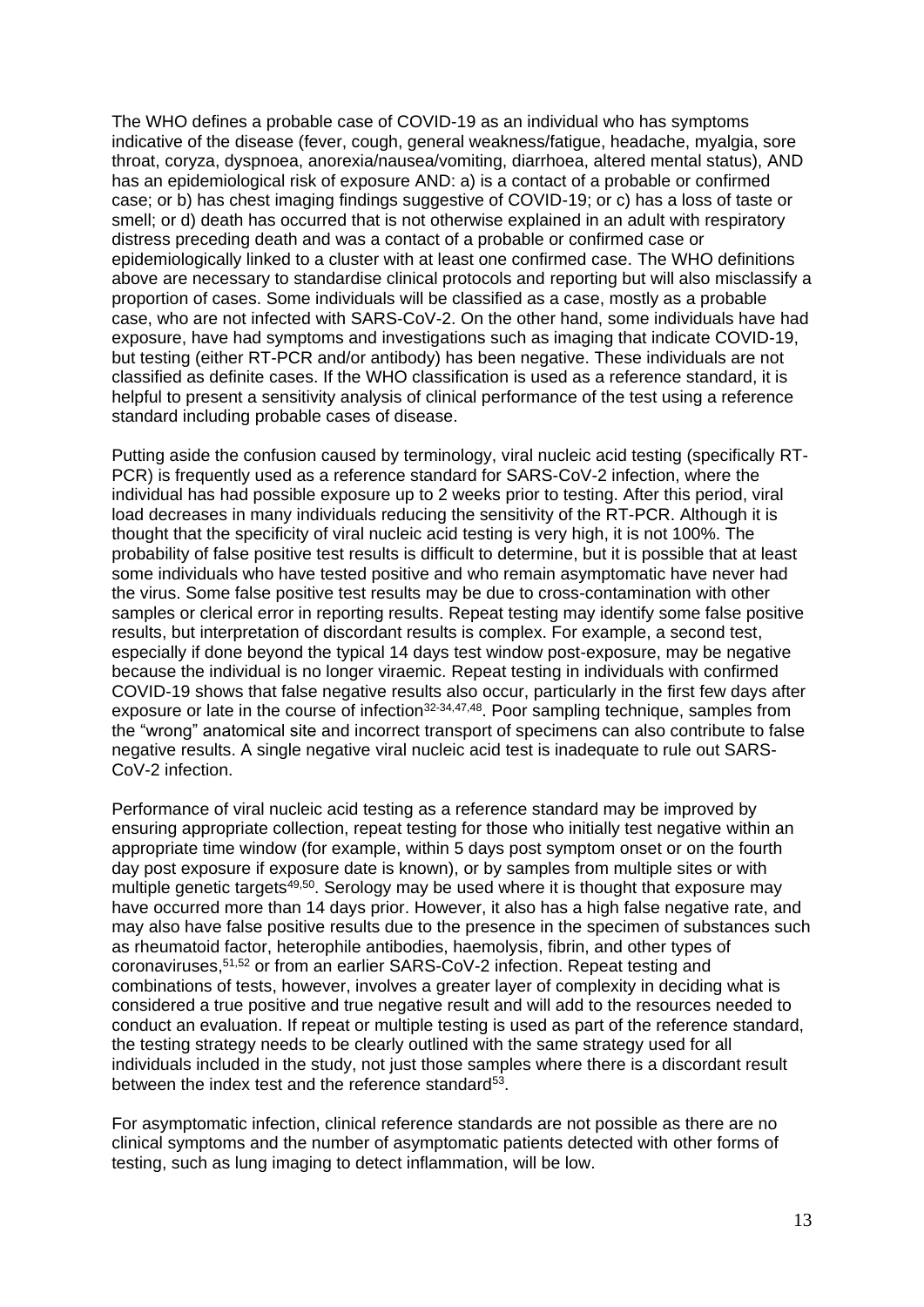#### *For studies where the target condition is COVID-19*

COVID-19 is the disease caused by SARS-CoV-2 and therefore includes all patients with symptoms. For diagnosing COVID-19 disease, the clinical reference standard is likely to be a combination of clinical information, including repeat/multiple RT-PCR tests, other tests (including chest imaging), serological antibody testing and clinical follow-up. Studies should specify which clinical information is used as part of the clinical reference standard and attempts made to obtain this information for all study participants, for example using the information included in the WHO definitions for probable cases. Clinical follow-up and repeat testing of those who develop symptomatic disease or more severe disease will detect at least a proportion of individuals with COVID-19 who are initially negative on RT-PCR testing<sup>12</sup>. The use of multiple sources of clinical information as a reference standard ensures more complete identification of cases, but it can also lead to both an under-estimation of the diagnostic sensitivity of an index test (if individuals are defined by the reference standard as cases of disease are actually true negatives) or an over-estimation of the sensitivity of an index test (if the results of the index test are incorporated into the definition of the target condition). A reference standard using all clinical information, while not perfect, is probably the best that can be achieved at present.

#### *For studies where the target condition is previous SARS-CoV-2 infection*

If the purpose of the test is to identify previous SARS-CoV-2 infection, for example to validate use of a serology test for a seroprevalence survey, the reference standard needs to demonstrate clear evidence of the presence or absence of previous infection. This may be done through results of a prior RT-PCR test plus clinical information about potential exposure risk and clinical follow up. Timing of such testing with RT-PCR is difficult, especially in asymptomatic and pre-symptomatic cases. Therefore, if the test is intended for seroprevalence surveys, the best study design would involve a large number of randomly selected cases who are regularly tested with repeat PCR weekly or biweekly as a reference standard and followed up by serology testing 2-3 weeks after the last RT-PCR test until there is risk of exposure to the virus. However, such studies, especially in a low prevalence setting, would be costly and uncomfortable to study participants.

Exclusion of prior infection needs to be established as robustly as the presence of current infection. Many studies evaluating serology tests have used samples from pre-pandemic serum and blood banks, either from health resources or from study sample archives. Such studies can measure scientific validity and analytical sensitivity and specificity, but do not measure clinical performance.

Comparisons of different forms of serology testing can be valuable, but must be made against an appropriate reference standard, and require understanding that the development of an immune response varies between individuals in the timing, intensity and which parts of the virus antibody responses are targeted. Inclusion of a probable case category may be of use.

#### *For studies where the target condition is infectivity*

Although a positive RT-PCR test result indicates presence of viral RNA, it does not necessarily indicate that the individual is infectious. Infectiousness requires the virus to be present in a bodily secretion that could result in transfer of virus to another individual, and also that the virus particles in secretions remain infectious i.e. are still viable virus particles as opposed to inactive or remnants of virus particles. The ability to use a rapid test that determines if an individual is infectious could have advantages in some settings, as described above. However, a reference standard for determining viable and non-viable viruses in the patient's specimen does not currently exist. Assays of virus infectivity in cell culture and viral replication could be a measure of virus viability and infectivity, but are currently not suitable outside a research setting, as the assays are time consuming and methods are still being refined including sampling methods, transportation and culture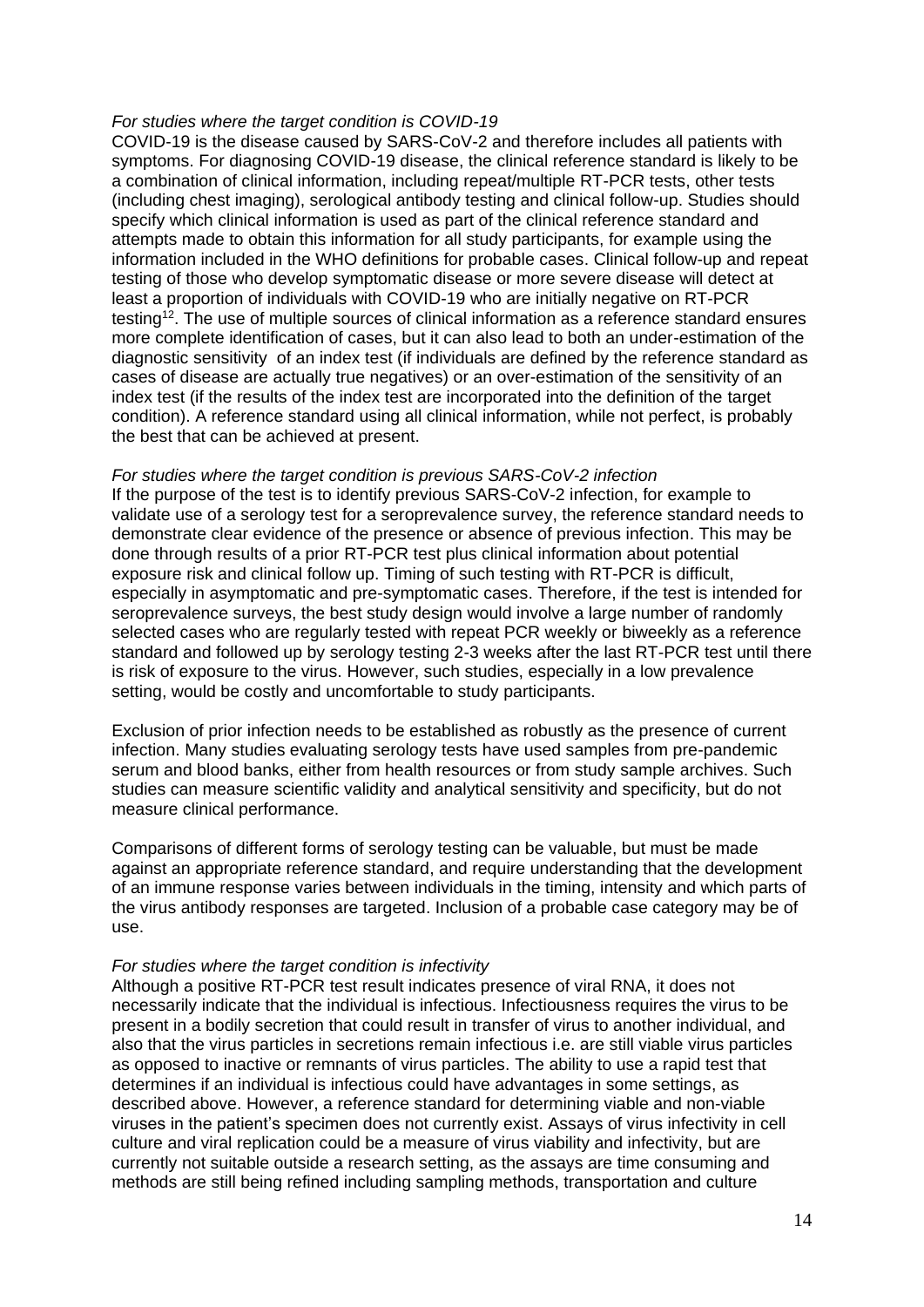media. Cell culture assays are problematic as a reference standard as they appear to have suboptimal sensitivity for detecting infectivity. Early in the course of infection, when we expect most cases are infectious, samples from RT-PCR positive cases may not grow virus on cell culture<sup>54</sup>. While samples that return a positive result at a higher  $C_T$  may indicate viral remnants at a point where the patient is no longer infectious, they may also indicate an early point in the course of the infection, and reducing the  $C<sub>T</sub>$  will reduce the sensitivity of the test to detect infectious individuals. Similarly, assuming that only those with high viral load are infectious will miss individuals who have lower viral loads but are still capable of passing on the infection<sup>15</sup>.

#### *For studies where the target condition is SARS-CoV-2 infection clearance*

Diagnosis of SARS-CoV-2 clearance (i.e. absence of detectable viral particles whether viable virus or not) generally requires at least two negative RT-PCR tests to demonstrate clearance. However, testing at multiple anatomical sites has shown that the virus is cleared from the upper respiratory tract before clearance from the lower respiratory tract<sup>11</sup>. Time for clearance from gastrointestinal tract varies greatly by individual. It is unclear if the presence of the virus in faeces has a role in the spread of infection, although this was a significant route for spreading infection in SARS.

#### **Step 7: Analysis and presentation of results**

Poor reporting of studies evaluating SARS-CoV-2 tests has been a common methodological concern in the studies to date. Reports should follow the STARD reporting guidelines for diagnostic accuracy studies<sup>16</sup>. This includes the STARD flow diagram to report the number of individuals included in the study, the number of individuals excluded from the study prior to testing, the number of individuals whose samples were not tested and the number of individuals who had samples tested but who were not included in the study (for example, who did not receive the reference standard, or had indeterminate or outlier results) (Figure 3). The diagram may need to be adapted in the case of studies that use repeated testing over time. The prevalence of SARS-CoV-2 in the study group needs to be clearly identified, and where possible, study reports should indicate transmission intensity and co-circulating pathogens at the time of the study.

#### *Sample size and unit of analysis*

The sample size should be the number of individuals included in the study, not the number of samples tested. If more than one test from some individuals are included in the study, the repeat test should not be included in the same estimates of sensitivity and specificity. Repeat samples from the same individual can be included, however, for the estimation of sensitivity and specificity at different time points (one repeat at each time point). Such analyses can be helpful in establishing the sensitivity and specificity of a test over time. Where repeat testing occurs, the reason for repeat testing should be reported and the reporting of repeated samples should be clear. If more than one test from all individuals are included in an evaluation of a testing strategy (rather than evaluation of a single test), then the sample size is again the number of individuals included in the study).

Although it is important to conduct evaluations of sensitivity and specificity in the same population to estimate clinical test performance, preliminary studies may estimate sensitivity and specificity in separate study groups. Where this occurs, the sample size for each group should be stated separately.

#### *Analysis of data*

In presenting the results of the study, it is helpful to provide a cross-tabulation of the index test and the reference standard results. Using the same reference standard for all index tests minimises the risk of verification bias. Where there are missing data or indeterminate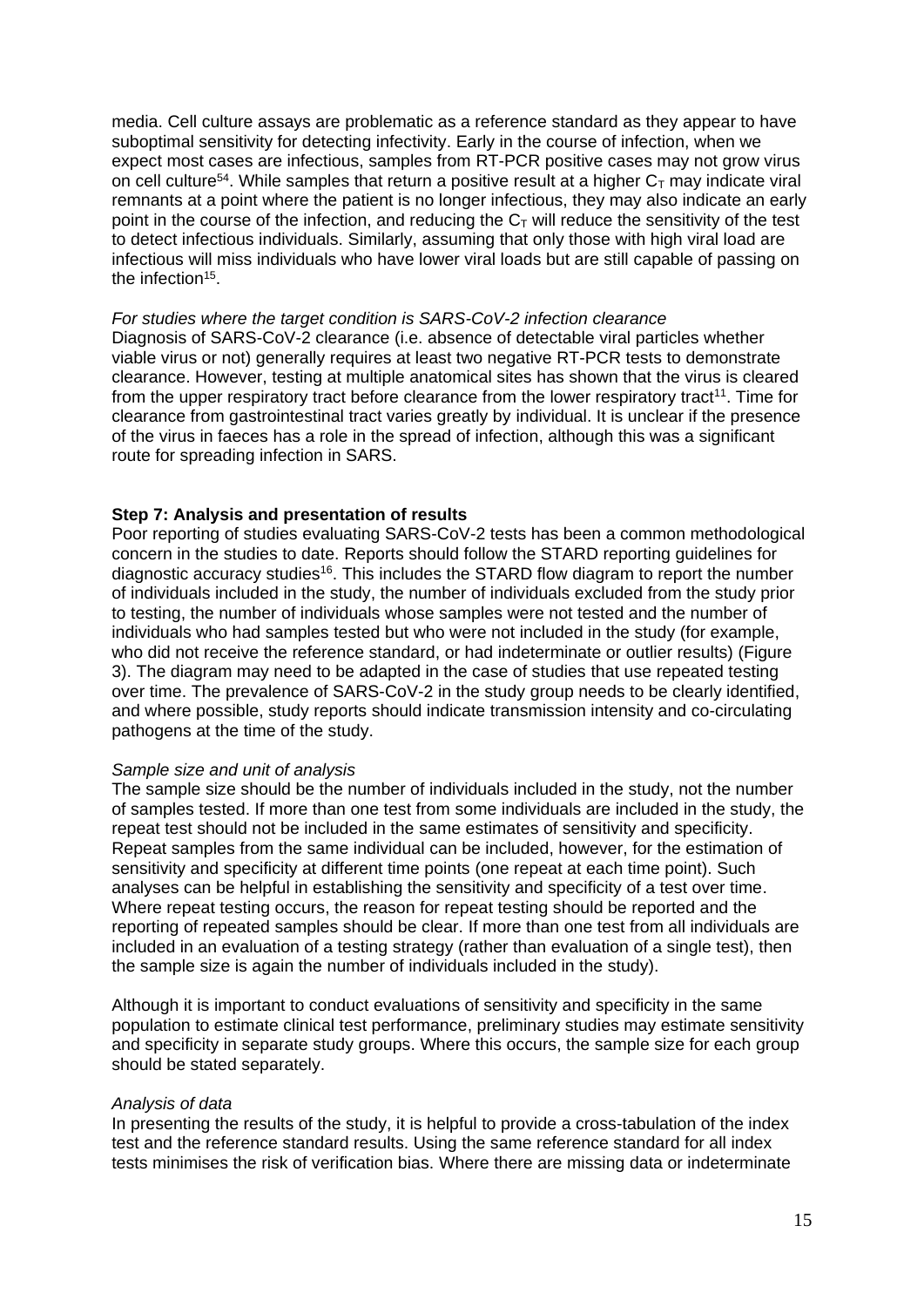results for either the index test or reference standard, these should be reported according to the final disease status (if known) and not excluded from the results.

Reports may include the results of analytical performance (analytical sensitivity, analytical specificity, imprecision, etc), but these need to be clearly differentiated from clinical performance (diagnostic or clinical sensitivity and specificity) which are the more relevant measures and should be the focus of the report. All estimates require confidence intervals, based on the appropriate sample size using appropriate methods for computation, such as exact binomial or Wilson approximation<sup>55,56</sup>.

### *Timing*

For each individual included in the study, the timing of the samplings and the analysis of the test should be recorded. Time from presumed exposure to infection and since the onset of symptoms (if applicable) should also be recorded. In general, the index test and the reference standard should be conducted as close in time as possible. If both the index test and the reference standard include RT-PCR, then the same sample should be used or paired samples should be obtained.

For studies evaluating antibody tests to identify previous infection, the reference standard may include a RT-PCR test and/or other tests conducted during the symptomatic phase of the illness or post-exposure, with antibody testing conducted at a later date, when the individual is likely to have seroconverted. In these studies, the timing of the serology sampling may be defined as time since RT-PCR evaluation, or better, the time since exposure to a known case or since onset of symptoms. For studies using a reference standard that includes clinical follow up or repeat testing, the same follow-up period should be used in all individuals included in the study.

## *Sub-group analyses*

Sub-group analyses of diagnostic performance by factors known to affect the sensitivity and specificity of testing can assist the understanding of the clinical applicability of the results. Most of the identified heterogeneity for SARS-CoV-2 tests seen so far is in the sensitivity of the test. Sub-group analyses by time since exposure, time since symptom onset, disease severity, viral load or antibody titre in the reference standard and in groups of individuals who are asymptomatic/pre-symptomatic or symptomatic are particularly helpful.

## *Comparative analyses*

As described above, ideally two index tests will be compared within the same study group. Where two index tests are measuring a common property and no reference standard is used, the agreement between tests may be reported in the form of tables showing concordant and discordant results. Further information on the people with "discordant" results may help to evaluate which test is more accurate using agreement with observations that may be considered "fair umpires" but are not a reference standard<sup>57</sup>. Such "fair umpires" could include information on prior exposure risk, concurrent tests (besides index or comparator test under evaluation, e.g. inflammatory markers, chest imaging), response to treatment, and clinical outcomes on follow-up.

#### *Predictive values*

Clinicians and public health experts require an understanding of the positive and negative predictive values of the test, not just the sensitivity and specificity of the test. In presenting the results of the study, it may be helpful to provide estimates of these using several clinically relevant values of prevalence. It is also helpful to display how the test characteristics will perform in different prevalence settings graphically, and using natural frequencies (such as the number of people affected in a population of 10,000 people), as shown in Figure 1. A calculator to convert sensitivity, specificity and prevalence to the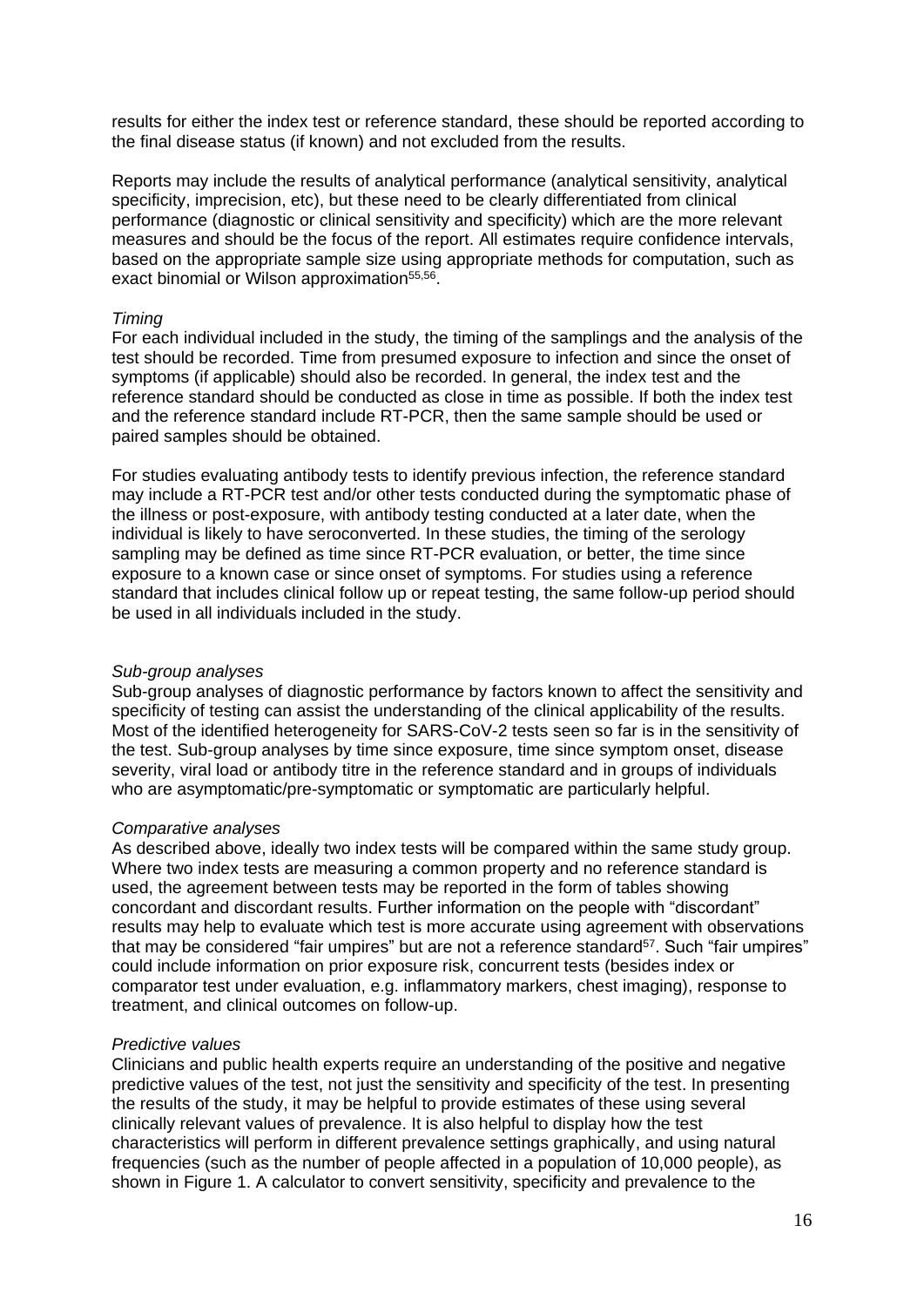positive and negative predictive values of the test that are relevant to the target population is provided on the FDA website<sup>58</sup>.

In addition to summarising the results, authors can provide guidance to assist those using the study results (such as clinicians, public health staff and policy makers) on how the results of the study can be applied in practice and the consequences of false positive and false negative test results. Where possible, advice can be given on how testing strategies and use of the test may need to be refined based on the understanding gained from the evaluation of the test.

If a study is done in a reference laboratory with highly experienced staff, it needs to be acknowledged that the results will represent the best-case scenario for the estimates of diagnostic accuracy, and the test is likely to have performance characteristics that are less than this in clinical practice.

If future research is needed, advice on how to store samples and how to assure the stability of samples and what data to record for biobanking purposes can be helpful. Appropriately designed and harmonised sample banks, with detailed information about the population characteristics, should be made available to developers of new tests so that the tests can be rapidly validated, and passed to clinical laboratories for local verification.

#### **Step 8: Prospectively register the study protocol**

On completion of the study design, study protocols can be registered before their initiation in a clinical trial registry, such as ClinicalTrials.gov or one of the WHO Primary Registries ensuring that existence of the studies can be identified<sup>59</sup>. Prospective registration is a sign of quality, providing evidence that the study objectives, test procedures, outcome measures, eligibility criteria and data to be collected were defined prospectively, and allows transparent reporting of any modifications to study protocols. Trial registration also allows reviewers to identify studies that have been completed but were not yet reported, supporting the reduction in publication bias in subsequent systematic reviews. Including a registration number in the study report facilitates identification of the trial in the corresponding registry.

#### **Conclusion**

Testing and early identification of individuals with SARS-CoV-2 infection is a vital part of controlling the spread of the pandemic, including decisions regarding the need to introduce public health measures such as restrictions on movements and limits on social gatherings. To do this, we need to establish the clinical accuracy of tests in rigorously designed evaluations and in the full range of intended use settings so that the consequences of acting on test results are well understood by clinicians and policy makers. Substandard methods and poor reporting of these studies have limited our ability to do this to date, including having to withdraw tests from the market that have been shown to have poor test accuracy $60,61$ . Poor communication about the intended roles and diagnostic performance of tests has led to tests being used inappropriately, for example antibody tests being used to screen or  $di$ agnose patients with acute infections $62$  or using inaccurate rapid testing to screen asymptomatic individuals and falsely reassuring individuals who are infectious<sup>15</sup>. The issues regarding determining the clinical performance of antibody tests have been particularly challenging.

Inflated and inappropriate claims for test accuracy have been made for tests during the pandemic<sup>63,64</sup>. Most tests have been evaluated by the teams that have developed the tests using convenience samples. More accurate estimates would be derived using prospectively collected samples representing the target population, ideally evaluated by independent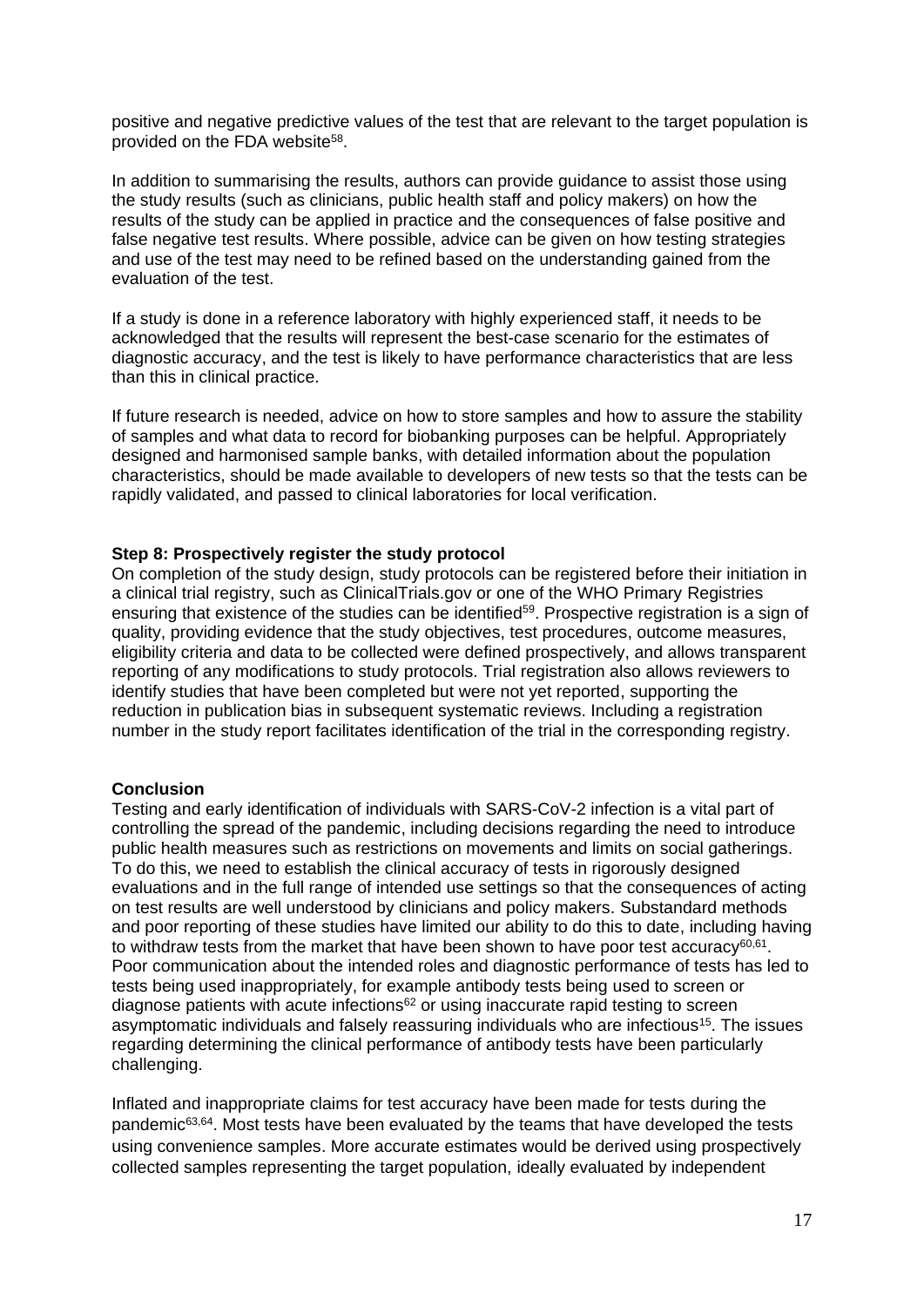teams. This has been a particular problem for the evaluation of antibody tests<sup>8</sup>. Submissions for emergency use authorization should be made publicly available to allow critical review, and data should be made available for use in individual patient data meta-analyses. Leading international and national public health organizations, regulatory authorities and scientific journal editorial boards could assist by harmonizing their requirements for test evaluations, developing study templates that can be used across studies and that encourage standardized data collection and reporting and encourage rigorous study design.

Acknowledgements: The authors thank Dr Tze Ping Loh, Mary Kathryn Bohn and Shannon Steele for their helpful assistance and comments on the manuscript, and Dr Ian Doust for providing Figure 2.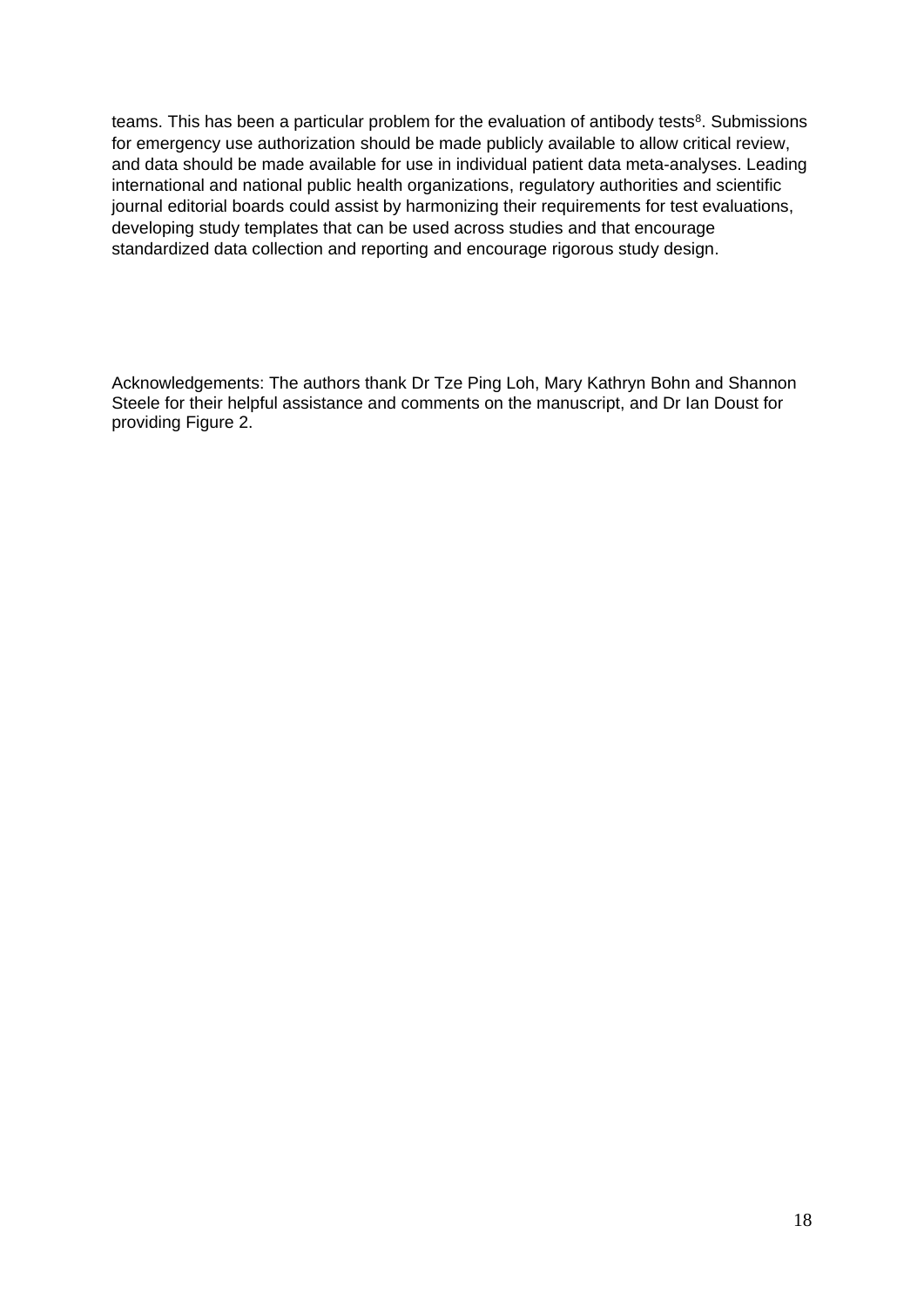## **References**

- 1. Lu R, Zhao X, Li J, et al. Genomic characterisation and epidemiology of 2019 novel coronavirus: implications for virus origins and receptor binding. Lancet. 2020;395(10224):565-574. doi:10.1016/S0140-6736(20)30251-8
- 2. Zhang Y-Z. Novel 2019 coronavirus genome. Virological. Available from: <http://virological.org/t/novel-2019-coronavirus-genome/319>
- 3. Foundation for Innovative New Diagnostics website. https://www.finddx.org/covid-19/ [accessed 25 July 2020]
- 4. JRC Covid-19 In Vitro Diagnostic Devices and Test Methods. [https://covid-19](https://covid-19-diagnostics.jrc.ec.europa.eu/) [diagnostics.jrc.ec.europa.eu/](https://covid-19-diagnostics.jrc.ec.europa.eu/) [accessed 25 July 2020]
- 5. Norwegian Institute of Public Health Systematic and Living Map on COVID-19 Evidence [https://www.nornesk.no/forskningskart/NIPH\\_diagnosisMap.html](https://www.nornesk.no/forskningskart/NIPH_diagnosisMap.html) [accessed 20 August 2020]
- 6. Tromberg BJ, Schwetz TA, Pérez-Stable EJ, Hodes RJ, Woychik RP, Bright RA, Fleurence RL, Collins FS. Rapid Scaling Up of Covid-19 Diagnostic Testing in the United States - The NIH RADx Initiative. N Engl J Med. 2020 Jul 22. doi: 10.1056/NEJMsr2022263. Epub ahead of print. PMID: 32706958.
- 7. National Institute for Health and Care Excellence. Diagnostic tests for COVID-19 Evidence Standards Framework. [https://www.nice.org.uk/Media/Default/About/what](https://www.nice.org.uk/Media/Default/About/what-we-do/covid-19/Diagnostic-tests-for-COVID-19-evidence-standards-framework.pdf)[we-do/covid-19/Diagnostic-tests-for-COVID-19-evidence-standards-framework.pdf.](https://www.nice.org.uk/Media/Default/About/what-we-do/covid-19/Diagnostic-tests-for-COVID-19-evidence-standards-framework.pdf) [Accessed July 25 2020]
- 8. Deeks JJ, Dinnes J, Takwoingi Y, et al. Antibody tests for identification of current and past infection with SARS-CoV-2. Cochrane Database Syst Rev. 2020 Jun 25;6(6):CD013652. doi: 10.1002/14651858.CD013652. PMID: 32584464; PMCID: PMC7387103.
- 9. Lisboa Bastos M, Tavaziva G, Abidi SK, et al. Diagnostic accuracy of serological tests for covid-19: systematic review and meta-analysis. BMJ. 2020 Jul 1;370:m2516. doi: 10.1136/bmj.m2516. PMID: 32611558; PMCID: PMC7327913.
- 10. Kontou PI, Braliou GG, Dimou NL, Nikolopoulos G, Bagos PG. Antibody Tests in Detecting SARS-CoV-2 Infection: A Meta-Analysis. Diagnostics (Basel). 2020 May 19;10(5):319. doi: 10.3390/diagnostics10050319. PMID: 32438677; PMCID: PMC7278002.
- 11. Mallett S, Allen AJ, Graziadio S, Taylor SA, Sakai NS, Green K, Suklan J, Hyde C, Shinkins B, Zhelev Z, Peters J, Turner PJ, Roberts NW, di Ruffano LF, Wolff R, Whiting P, Winter A, Bhatnagar G, Nicholson BD, Halligan S. At what times during infection is SARS-CoV-2 detectable and no longer detectable using RT-PCR-based tests? A systematic review of individual participant data. BMC Med. 2020 Nov 4;18(1):346. doi: 10.1186/s12916-020-01810-8. PMID: 33143712; PMCID: PMC7609379.
- 12. Arevalo-Rodriguez I, Buitrago-Garcia D, Simancas-Racines D, et al. False negative results of initial RT-PCR assays for COVID-19: a systematic review. medRxiv 2020.04.16.20066787; doi: [https://doi.org/10.1101/2020.04.16.20066787.](https://doi.org/10.1101/2020.04.16.20066787) <https://www.medrxiv.org/content/10.1101/2020.04.16.20066787v2.article-info>
- 13. Weiss A, Jellingsø M, Sommer MOA. Spatial and temporal dynamics of SARS-CoV-2 in COVID-19 patients: A systematic review and meta-analysis. EBioMedicine. 2020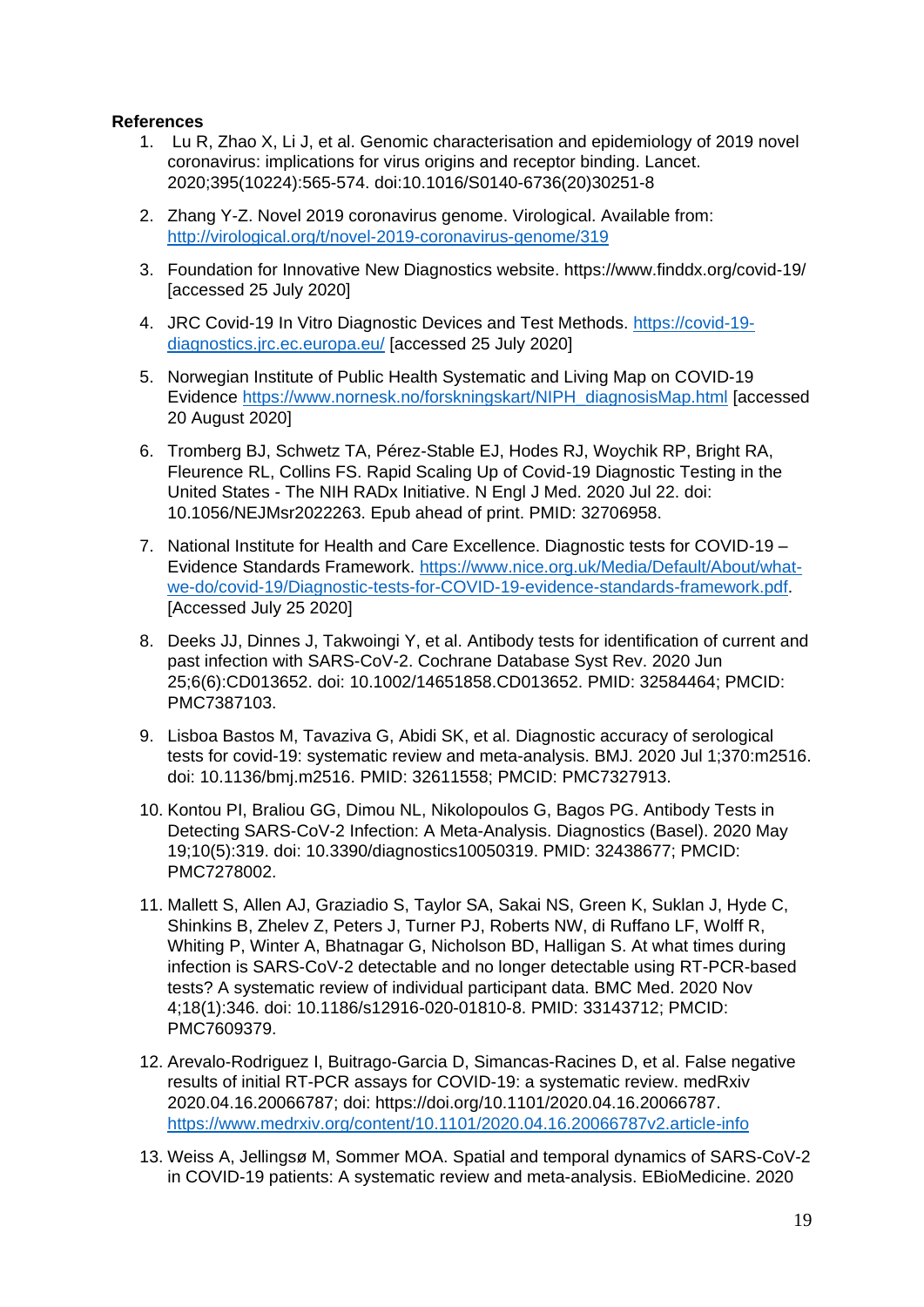Jul 22;58:102916. doi: 10.1016/j.ebiom.2020.102916. Epub ahead of print. PMID: 32711256; PMCID: PMC7374142.

- 14. Dinnes J, Deeks JJ, Adriano A, Berhane S, Davenport C, Dittrich S, Emperador D, Takwoingi Y, Cunningham J, Beese S, Dretzke J, Ferrante di Ruffano L, Harris IM, Price MJ, Taylor-Phillips S, Hooft L, Leeflang MM, Spijker R, Van den Bruel A; Cochrane COVID-19 Diagnostic Test Accuracy Group. Rapid, point-of-care antigen and molecular-based tests for diagnosis of SARS-CoV-2 infection. Cochrane Database Syst Rev. 2020 Aug 26;8:CD013705. doi: 10.1002/14651858.CD013705. PMID: 32845525.
- 15. Deeks JJ, Raffle AE. Lateral flow tests cannot rule out SARS-CoV-2 infection BMJ 2020; 371:m4787
- 16. Bossuyt PM, Reitsma JB, Bruns DE, Gatsonis CA, Glasziou PP, Irwig L, Lijmer JG, Moher D, Rennie D, de Vet HC, Kressel HY, Rifai N, Golub RM, Altman DG, Hooft L, Korevaar DA, Cohen JF; STARD Group. STARD 2015: an updated list of essential items for reporting diagnostic accuracy studies. BMJ. 2015 Oct 28;351:h5527. doi: 10.1136/bmj.h5527. PMID: 26511519; PMCID: PMC4623764.
- 17. Whiting PF, Rutjes AW, Westwood ME, Mallett S, Deeks JJ, Reitsma JB, Leeflang MM, Sterne JA, Bossuyt PM; QUADAS-2 Group. QUADAS-2: a revised tool for the quality assessment of diagnostic accuracy studies. Ann Intern Med. 2011 Oct 18;155(8):529-36. doi: 10.7326/0003-4819-155-8-201110180-00009. PMID: 22007046.
- 18. Food and Drug Administration [https://www.fda.gov/medical-devices/coronavirus](https://www.fda.gov/medical-devices/coronavirus-disease-2019-covid-19-emergency-use-authorizations-medical-devices/vitro-diagnostics-euas)[disease-2019-covid-19-emergency-use-authorizations-medical-devices/vitro](https://www.fda.gov/medical-devices/coronavirus-disease-2019-covid-19-emergency-use-authorizations-medical-devices/vitro-diagnostics-euas)[diagnostics-euas](https://www.fda.gov/medical-devices/coronavirus-disease-2019-covid-19-emergency-use-authorizations-medical-devices/vitro-diagnostics-euas) [Accessed July 25 2020]
- 19. Medicine and Healthcare products Regulatory Agency. Target-Product-Profile-Antibody-Tests-to-Help-Determine-if-People-Have-Recent-Infection-to-SARS-CoV-2 version-2. [https://www.gov.uk/government/publications/how-tests-and-testing-kits-for](https://www.gov.uk/government/publications/how-tests-and-testing-kits-for-coronavirus-covid-19-work/target-product-profile-antibody-tests-to-help-determine-if-people-have-recent-infection-to-sars-cov-2-version-2)[coronavirus-covid-19-work/target-product-profile-antibody-tests-to-help-determine-if](https://www.gov.uk/government/publications/how-tests-and-testing-kits-for-coronavirus-covid-19-work/target-product-profile-antibody-tests-to-help-determine-if-people-have-recent-infection-to-sars-cov-2-version-2)[people-have-recent-infection-to-sars-cov-2-version-2](https://www.gov.uk/government/publications/how-tests-and-testing-kits-for-coronavirus-covid-19-work/target-product-profile-antibody-tests-to-help-determine-if-people-have-recent-infection-to-sars-cov-2-version-2) [Accessed July 25 2020]
- 20. World Health Organization. Target product profiles for priority diagnostics to support response to the COVID-19 pandemic v. 1.0. Geneva: WHO. 2020.
- 21. European Commission. COVID-19: Recommendations for testing strategies 2020. [https://ec.europa.eu/info/sites/info/files/covid19\\_](https://ec.europa.eu/info/sites/info/files/covid19_-_eu_recommendations_on_testing_strategies_v2.pdf) eu\_recommendations\_on\_testing\_strategies\_v2.pdf [accessed 25 july 2020]
- 22. Regulation (EU) 2017/746 of the European Parliament and of the Council of 5 April 2017 on in vitro diagnostic medical devices and repealing Directive 98/79/EC and Commission Decision 2010/227/EU [https://eur-lex.europa.eu/legal](https://eur-lex.europa.eu/legal-content/EN/TXT/?uri=CELEX:02017R0746-20170505)[content/EN/TXT/?uri=CELEX:02017R0746-20170505](https://eur-lex.europa.eu/legal-content/EN/TXT/?uri=CELEX:02017R0746-20170505) [Accessed September 26 2020]
- 23. Global Harmonization Task Force. Clinical Evidence for IVD medical devices Scientific Validity Determination and Performance Evaluation. [http://www.imdrf.org/docs/ghtf/final/sg5/technical-docs/ghtf-sg5-n7-2012-scientific](http://www.imdrf.org/docs/ghtf/final/sg5/technical-docs/ghtf-sg5-n7-2012-scientific-validity-determination-evaluation-121102.pdf)[validity-determination-evaluation-121102.pdf](http://www.imdrf.org/docs/ghtf/final/sg5/technical-docs/ghtf-sg5-n7-2012-scientific-validity-determination-evaluation-121102.pdf) [Accessed September 2020]
- 24. Infectious Diseases Society of America. Guidelines on the Diagnosis of COVID-19. <https://www.idsociety.org/COVID19guidelines/dx> [Accessed September 2020]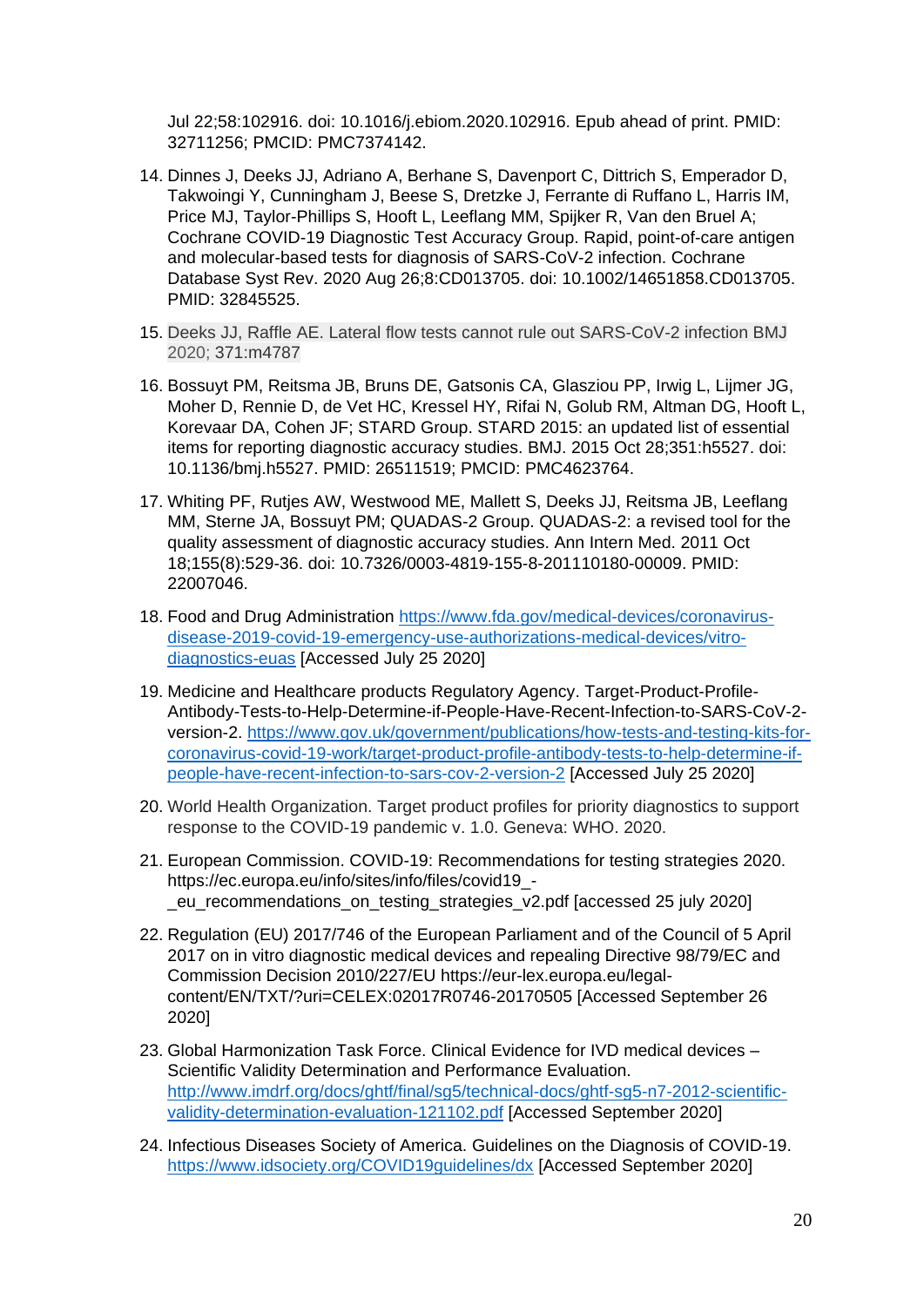- 25. Stephens DS, McElrath MJ. COVID-19 and the Path to Immunity. JAMA. 2020 Sep 11. doi: 10.1001/jama.2020.16656. Epub ahead of print. PMID: 32915201.
- 26. Wajnberg A, Amanat F, Firpo A et al. SARS-CoV-2 infection induces robust, neutralizing antibody responses that are stable for at least three months. medRxiv 2020.07.14.20151126; doi: https://doi.org/10.1101/2020.07.14.20151126 <https://www.medrxiv.org/content/10.1101/2020.07.14.20151126v1>
- 27. Sewell HF, Agius RM, Stewart M, Kendrick D. Cellular immune responses to covid-19. BMJ. 2020 Jul 31;370:m3018. doi: 10.1136/bmj.m3018. PMID: 32737031.
- 28. Kretzschmar ME, Rozhnova G, Bootsma MCJ, van Boven M, van de Wijgert JHHM, Bonten MJM. Impact of delays on effectiveness of contact tracing strategies for COVID-19: a modelling study. Lancet Public Health. 2020 Aug;5(8):e452-e459. doi: 10.1016/S2468-2667(20)30157-2. Epub 2020 Jul 16. PMID: 32682487; PMCID: PMC7365652.
- 29. Woloshin S, Patel N, Kesselheim AS. False Negative Tests for SARS-CoV-2 Infection - Challenges and Implications. N Engl J Med. 2020 Aug 6;383(6):e38. doi: 10.1056/NEJMp2015897. Epub 2020 Jun 5. PMID: 32502334.
- 30. Lord SJ, St John A, Bossuyt PM, Sandberg S, Monaghan PJ, O'Kane M, Cobbaert CM, Röddiger R, Lennartz L, Gelfi C, Horvath AR; Test Evaluation Working Group of the European Federation of Clinical Chemistry and Laboratory Medicine. Setting clinical performance specifications to develop and evaluate biomarkers for clinical use. Ann Clin Biochem. 2019 Sep;56(5):527-535. doi: 10.1177/0004563219842265. Epub 2019 Apr 16. PMID: 30987429.
- 31. Bossuyt PM, Irwig L, Craig J, Glasziou P. Comparative accuracy: assessing new tests against existing diagnostic pathways. BMJ. 2006 May 6;332(7549):1089-92. doi: 10.1136/bmj.332.7549.1089. Erratum in: BMJ. 2006 Jun 10;332(7554):1368. PMID: 16675820; PMCID: PMC1458557.
- 32. He X, Lau EHY, Wu P, Deng X, Wang J, Hao X, Lau YC, Wong JY, Guan Y, Tan X, Mo X, Chen Y, Liao B, Chen W, Hu F, Zhang Q, Zhong M, Wu Y, Zhao L, Zhang F, Cowling BJ, Li F, Leung GM. Temporal dynamics in viral shedding and transmissibility of COVID-19. Nat Med. 2020 May;26(5):672-675. doi: 10.1038/s41591-020-0869-5. Epub 2020 Apr 15. Erratum in: Nat Med. 2020 Aug 7;: PMID: 32296168.
- 33. Wölfel R, Corman VM, Guggemos W, Seilmaier M, Zange S, Müller MA, Niemeyer D, Jones TC, Vollmar P, Rothe C, Hoelscher M, Bleicker T, Brünink S, Schneider J, Ehmann R, Zwirglmaier K, Drosten C, Wendtner Cet al. Virological assessment of hospitalized patients with COVID-2019. Nature. 2020 May;581(7809):465-469. doi: 10.1038/s41586-020-2196-x. Epub 2020 Apr 1. PMID: 32235945.
- 34. Walsh KA, Jordan K, Clyne B, Rohde D, Drummond L, Byrne P, Ahern S, Carty PG, O'Brien KK, O'Murchu E, O'Neill M, Smith SM, Ryan M, Harrington P. SARS-CoV-2 detection, viral load and infectivity over the course of an infection. J Infect. 2020 Sep;81(3):357-371. doi: 10.1016/j.jinf.2020.06.067. Epub 2020 Jun 29. PMID: 32615199; PMCID: PMC7323671.
- 35. Lee S, Kim T, Lee E, Lee C, Kim H, Rhee H, Park SY, Son HJ, Yu S, Park JW, Choo EJ, Park S, Loeb M, Kim TH. Clinical Course and Molecular Viral Shedding Among Asymptomatic and Symptomatic Patients With SARS-CoV-2 Infection in a Community Treatment Center in the Republic of Korea. JAMA Intern Med. 2020 Aug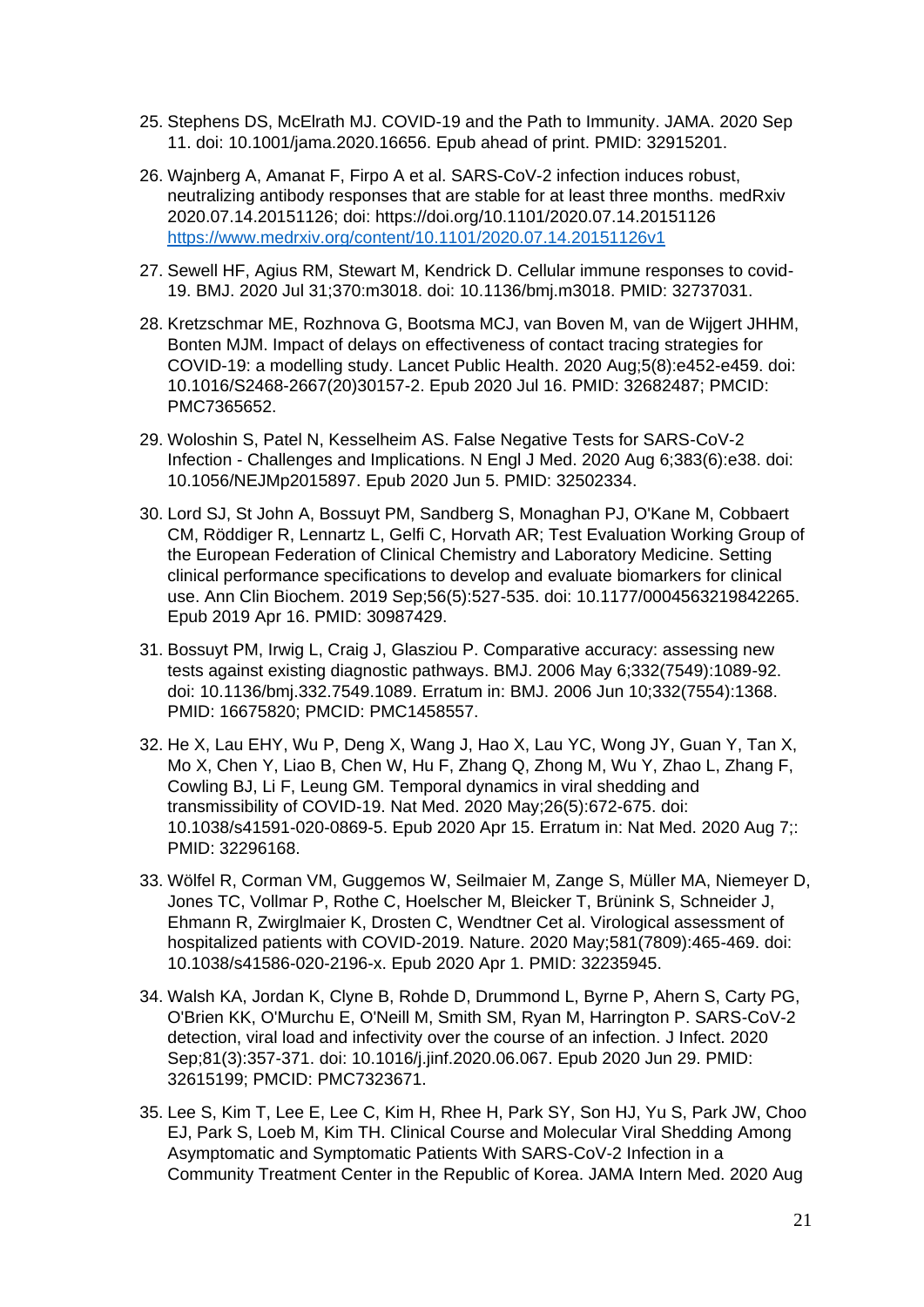6:e203862. doi: 10.1001/jamainternmed.2020.3862. Epub ahead of print. PMID: 32780793; PMCID: PMC7411944.

- 36. Gudbjartsson DF, Norddahl GL, Melsted P, et al. Humoral Immune Response to SARS-CoV-2 in Iceland. N Engl J Med. 2020 Sep 1. doi: 10.1056/NEJMoa2026116. Epub ahead of print. PMID: 32871063.
- 37. Service RF. Fast, cheap tests could enable safer reopening. Science. 2020 Aug 7;369(6504):608-609. doi: 10.1126/science.369.6504.608. PMID: 32764044.
- 38. Mitchell SL, St George K, Rhoads DD, et al. Understanding, Verifying, and Implementing Emergency Use Authorization Molecular Diagnostics for the Detection of SARS-CoV-2 RNA. J Clin Microbiol. 2020 Jul 23;58(8):e00796-20. doi: 10.1128/JCM.00796-20. PMID: 32381642; PMCID: PMC7383533.
- 39. Theel E, Filkins L, PalavecinoE, et al. Verification procedure for commercial serologic tests with Emergency Use Authorization for detection of antibodies to SARS-CoV-2. American Society for Microbiology. 24 June 2020. [https://asm.org/Protocols/Verify-](https://asm.org/Protocols/Verify-Emergency-Use-Authorization-EUA-SARS-CoV-2)[Emergency-Use-Authorization-EUA-SARS-CoV-2.](https://asm.org/Protocols/Verify-Emergency-Use-Authorization-EUA-SARS-CoV-2) [Accessed July 25 2020]
- 40. Willman D. Contamination at CDC Lab Delayed Rollout of Coronavirus Tests. Washington Post. 2020, April 19. [https://www.washingtonpost.com/investigations/contamination-at-cdc-lab-delayed](https://www.washingtonpost.com/investigations/contamination-at-cdc-lab-delayed-rollout-of-coronavirus-tests/2020/04/18/fd7d3824-7139-11ea-aa80-c2470c6b2034_story.html)[rollout-of-coronavirus-tests/2020/04/18/fd7d3824-7139-11ea-aa80](https://www.washingtonpost.com/investigations/contamination-at-cdc-lab-delayed-rollout-of-coronavirus-tests/2020/04/18/fd7d3824-7139-11ea-aa80-c2470c6b2034_story.html) [c2470c6b2034\\_story.html.](https://www.washingtonpost.com/investigations/contamination-at-cdc-lab-delayed-rollout-of-coronavirus-tests/2020/04/18/fd7d3824-7139-11ea-aa80-c2470c6b2034_story.html) [Accessed July 25 2020]
- 41. Clinical and Laboratory Standards Institute. Harmonized Terminology Database. [https://htd.clsi.org/listterms.asp?searchd.](https://htd.clsi.org/listterms.asp?searchd) [accessed July 25 2020]
- 42. Ewald B. Post hoc choice of cut points introduced bias to diagnostic research. J Clin Epidemiol. 2006 Aug;59(8):798-801. doi: 10.1016/j.jclinepi.2005.11.025. Epub 2006 May 26. Erratum in: J Clin Epidemiol. 2007 Jul;60(7):756. PMID: 16828672.
- 43. Eyre DW, Lumley SF, O'Donnell D et al. Stringent thresholds for SARS-CoV-2 IgG assays result in underdetection of cases reporting loss of taste/smell. <https://www.medrxiv.org/content/10.1101/2020.07.21.20159038v1>
- 44. Bossuyt PM. Testing COVID-19 tests faces methodological challenges. J Clin Epidemiol. 2020 Jul 3:S0895-4356(20)30750-2. doi: 10.1016/j.jclinepi.2020.06.037. Epub ahead of print. PMID: 32622902; PMCID: PMC7332449.
- 45. World Health Organization. Global surveillance for COVID-19 caused by human infection with COVID-19 virus, interim guidance. Issued 20 March 2020
- 46. World Health Organization. Laboratory testing of 2019 novel coronavirus (2019 nCoV) in suspected human cases: interim guidance. Issued 21st March 2020
- 47. Long C, Xu H, Shen Q, et al. Diagnosis of the Coronavirus disease (COVID-19): rRT-PCR or CT? Eur J Radiol. 2020 May;126:108961. doi: 10.1016/j.ejrad.2020.108961. Epub 2020 Mar 25. PMID: 32229322; PMCID: PMC7102545.
- 48. Kucirka LM, Lauer SA, Laeyendecker O, et al. Variation in False-Negative Rate of Reverse Transcriptase Polymerase Chain Reaction-Based SARS-CoV-2 Tests by Time Since Exposure. Ann Intern Med. 2020 May 13:M20-1495. doi: 10.7326/M20- 1495. Epub ahead of print. PMID: 32422057; PMCID: PMC7240870.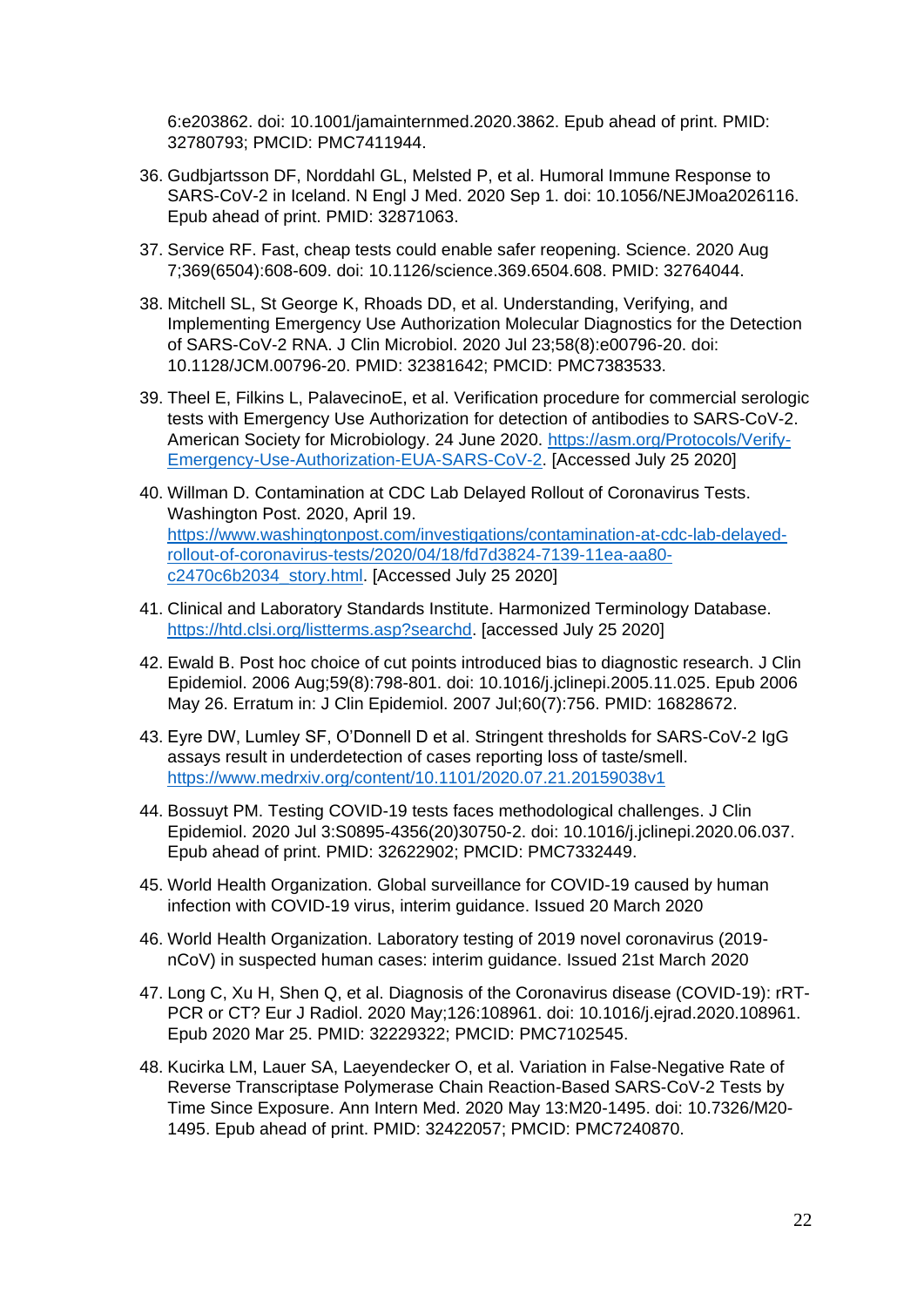- 49. Pan Y, Zhang D, Yang P, et al. Viral load of SARS-CoV-2 in clinical samples. Lancet Infect Dis. 2020 Apr;20(4):411-412. doi: 10.1016/S1473-3099(20)30113-4. Epub 2020 Feb 24. PMID: 32105638; PMCID: PMC7128099.
- 50. Zhao Y, Xia Z, Liang W, et al. SARS-CoV-2 persisted in lung tissue despite disappearance in other clinical samples. Clin Microbiol Infect. 2020 May 22:S1198- 743X(20)30290-1. doi: 10.1016/j.cmi.2020.05.013. Epub ahead of print. PMID: 32447048; PMCID: PMC7242209.
- 51. Zou MY, Wu GQ. The effect of antigen cross-reaction on testing of SARS-CoV-2 specific antibodies in serum. Chinese Journal of Clinical Laboratory Science 2020;3:161-3.
- 52. Zhang R, Li JM. Talking about false positive testing result of SARS-CoV-2 specific antibodies (IgM/IgG). National Center for Clinical Laboratories, 2020.
- 53. Hadgu A. Discrepant analysis: a biased and an unscientific method for estimating test sensitivity and specificity. J Clin Epidemiol. 1999 Dec;52(12):1231-7. doi: 10.1016/s0895-4356(99)00101-8. PMID: 10580787.
- 54. Bullard J, Dust K, Funk D, Strong JE, Alexander D, Garnett L, Boodman C, Bello A, Hedley A, Schiffman Z, Doan K. Predicting infectious SARS-CoV-2 from diagnostic samples. Clinical Infectious Diseases. 2020 May 22.
- 55. Newcombe RG. Two-sided confidence intervals for the single proportion: comparison of seven methods. Stat Med. 1998 Apr 30;17(8):857-72. doi: 10.1002/(sici)1097- 0258(19980430)17:8<857::aid-sim777>3.0.co;2-e. PMID: 9595616.
- 56. Wilson, E. B. Probable Inference, the Law of Succession, and Statistical Inference. Journal of the American Statistical Association. 1927: 22, 209-212.
- 57. Glasziou P, Irwig L, Deeks JJ. When should a new test become the current reference standard? Ann Intern Med. 2008 Dec 2;149(11):816-22. doi: 10.7326/0003-4819- 149-11-200812020-00009. PMID: 19047029.
- 58. Food and Drug Administration. [https://www.fda.gov/medical-devices/emergency](https://www.fda.gov/medical-devices/emergency-situations-medical-devices/eua-authorized-serology-test-performance)[situations-medical-devices/eua-authorized-serology-test-performance](https://www.fda.gov/medical-devices/emergency-situations-medical-devices/eua-authorized-serology-test-performance)
- 59. Cohen JF, Korevaar DA, Altman DG, Bruns DE, Gatsonis CA, Hooft L, Irwig L, Levine D, Reitsma JB, de Vet HC, Bossuyt PM. STARD 2015 guidelines for reporting diagnostic accuracy studies: explanation and elaboration. BMJ Open. 2016 Nov 14;6(11):e012799. doi: 10.1136/bmjopen-2016-012799. PMID: 28137831; PMCID: PMC5128957.
- 60. Loh T. New Tests Could Turn Tide Against Coronavirus if They Work. Bloomberg. 2020, March 31. [https://www.bloomberg.com/news/articles/2020-03-31/new-tests](https://www.bloomberg.com/news/articles/2020-03-31/new-tests-could-turn-tide-against-coronavirus-if-they-work)[could-turn-tide-against-coronavirus-if-they-work](https://www.bloomberg.com/news/articles/2020-03-31/new-tests-could-turn-tide-against-coronavirus-if-they-work)
- 61. Hagemann H. Antibody Tests Go to Market Largely Unregulated Warns House Subcommittee Chair. NPR. 2020, April 25. [https://www.npr.org/sections/coronavirus](https://www.npr.org/sections/coronavirus-live-updates/2020/04/26/845164212/antibody-tests-go-to-market-largely-unregulated-warns-house-subcommittee-chair)[live-updates/2020/04/26/845164212/antibody-tests-go-to-market-largely-unregulated](https://www.npr.org/sections/coronavirus-live-updates/2020/04/26/845164212/antibody-tests-go-to-market-largely-unregulated-warns-house-subcommittee-chair)[warns-house-subcommittee-chair](https://www.npr.org/sections/coronavirus-live-updates/2020/04/26/845164212/antibody-tests-go-to-market-largely-unregulated-warns-house-subcommittee-chair)
- 62. Calafiore S. GPs face \$20k fines for using serology tests to diagnose coronavirus. [https://www.rcpa.edu.au/Library/COVID-19-Updates/COVID-19-Useful-](https://www.rcpa.edu.au/Library/COVID-19-Updates/COVID-19-Useful-Resources/Docs/GPs-face-$20k-fines-for-using-serology-tests-to-di.aspx)[Resources/Docs/GPs-face-\\$20k-fines-for-using-serology-tests-to-di.aspx](https://www.rcpa.edu.au/Library/COVID-19-Updates/COVID-19-Useful-Resources/Docs/GPs-face-$20k-fines-for-using-serology-tests-to-di.aspx)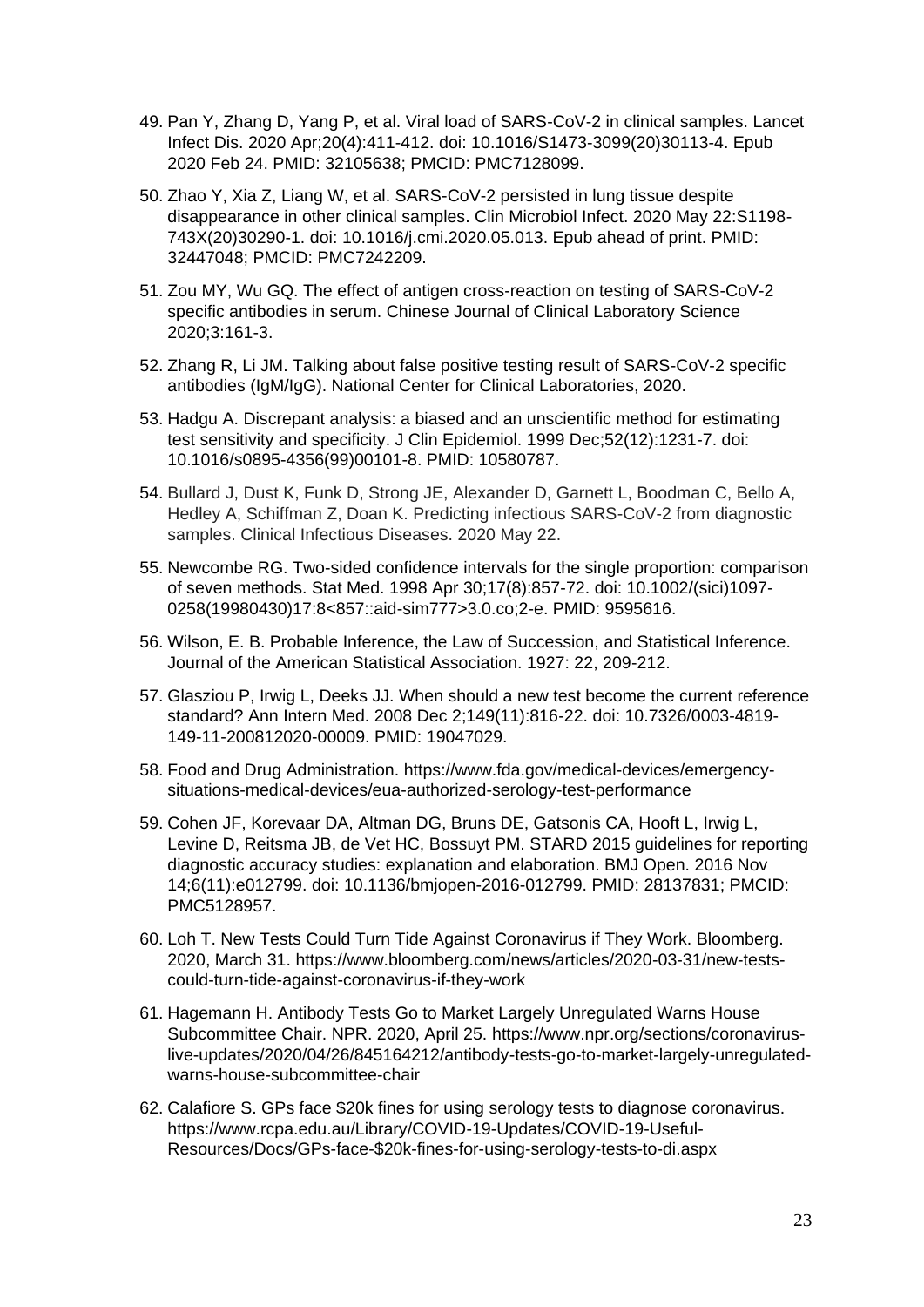- 63. Gross A, Kelly J. Is the company with a 20-second coronavirus test for real? *Financial Times* 2020 Sep 16, [https://www.ft.com/content/e7a279df-3239-4e00-be29](https://www.ft.com/content/e7a279df-3239-4e00-be29-f38d98f4d730) [f38d98f4d730.](https://www.ft.com/content/e7a279df-3239-4e00-be29-f38d98f4d730)
- 64. Bosely, S. Claims of 99% accuracy for UK Covid antibody test 'cannot be trusted [https://www.theguardian.com/world/2020/aug/27/data-secrecy-covid-antibody-test](https://www.theguardian.com/world/2020/aug/27/data-secrecy-covid-antibody-test-trusted-fingerprint-doubt)[trusted-fingerprint-doubt](https://www.theguardian.com/world/2020/aug/27/data-secrecy-covid-antibody-test-trusted-fingerprint-doubt)
- 65. Centers for Disease Control. Interim Guidance for Antigen Testing for SARS-CoV-2. 2020 December 16. [https://www.cdc.gov/coronavirus/2019](https://www.cdc.gov/coronavirus/2019-ncov/lab/resources/antigen-tests-guidelines.html) [ncov/lab/resources/antigen-tests-guidelines.html.](https://www.cdc.gov/coronavirus/2019-ncov/lab/resources/antigen-tests-guidelines.html)
- 66. Centers for Disease Control. Interim Guidance for COVID-19 Antibody testing. 2020 August 1. [https://www.cdc.gov/coronavirus/2019-ncov/lab/resources/antibody-tests](https://www.cdc.gov/coronavirus/2019-ncov/lab/resources/antibody-tests-guidelines.html)[guidelines.html](https://www.cdc.gov/coronavirus/2019-ncov/lab/resources/antibody-tests-guidelines.html)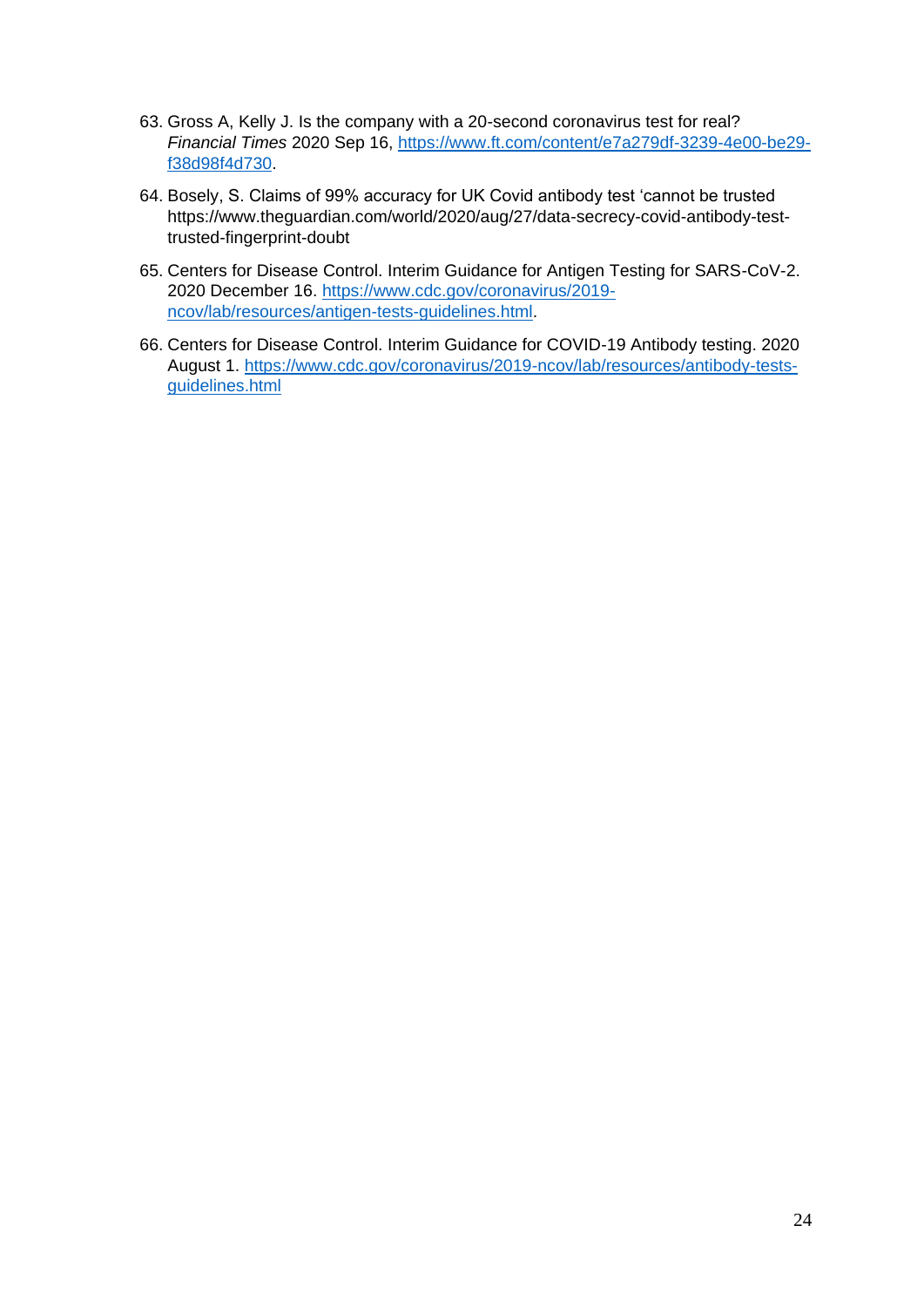# **Box 1: Terminology used in this guidance**

**Clinical performance studies**: assess the ability of a test to discriminate those who have the target condition from those who do not have the target condition in clinical or public health practice<sup>16</sup>.

**Scientific validity studies**: establish an association between an analyte and a clinical condition or physiological state<sup>20</sup>. For SARS-CoV-2 tests, they are often performed on artificial or restricted sample sets, for example comparing residual samples from individuals hospitalised with COVID-19 (cases) with pre-2020 samples (controls).

**Analytical performance studies:** refers to technical test performance, and may include data to demonstrate accuracy (derived from trueness and precision), analytical sensitivity (eg limit of detection, limit of quantitation), analytical specificity, linearity, cut-off, measuring interval (range), carry-over, as well as determination of appropriate specimen collection and handling, and endogenous and exogenous interference on assay results $^{21}$ .

**Target condition**: a particular disease, disease stage, health status, or any other identifiable condition within a patient, such as staging a disease already known to be present, or a health condition that should prompt clinical action, such as the initiation, modification, or termination of treatment $16$ 

Index test: the test being evaluated<sup>16</sup>.

**Reference standard**: the best available method for establishing the presence or absence of the target condition related to the intended use of the test<sup>16</sup>.

**Reference method:** used in analytical studies to refer to the best analytical method to detect a measurand.

**Reverse Transcription Polymerase Chain Reaction (RT-PCR):** A molecular test using cyclical amplification of DNA to detect if genetic material consistent with the SARS-CoV-2 virus is present in the sample (through a DNA mold, that is the reverse transcription of the viral RNA).

**Cycle threshold**  $(C_T)$ : Each cycle of RT-PCR amplifies the number of DNA copies in the sample. The more virus that is present the less amplification is needed to detect the virus. Laboratories will run samples through machines with a set numbers of cycles (typically 40 to 50 cycles), and will establish a threshold for when a sample is determined to be positive, for example 35 or 40. Samples that test positive after this threshold may be retested.

**Antigen testing:** immunoassays that detect the presence of a specific viral antigen, which implies current viral infection<sup>65</sup>.

**Lateral flow test:** A form of immunoassay performed outside of the laboratory using a sample placed onto a test device, with the presence or absence of the target analyte demonstrated by a colour change. A common example is a pregnancy test. In this context, they are used to detect SARS-CoV-2 antigens or antibodies.

**Antibody testing:** Serologic or antibody tests detect resolving or past SARS-CoV-2 virus infection indirectly by measuring the person's humoral immune response to the virus<sup>66</sup>.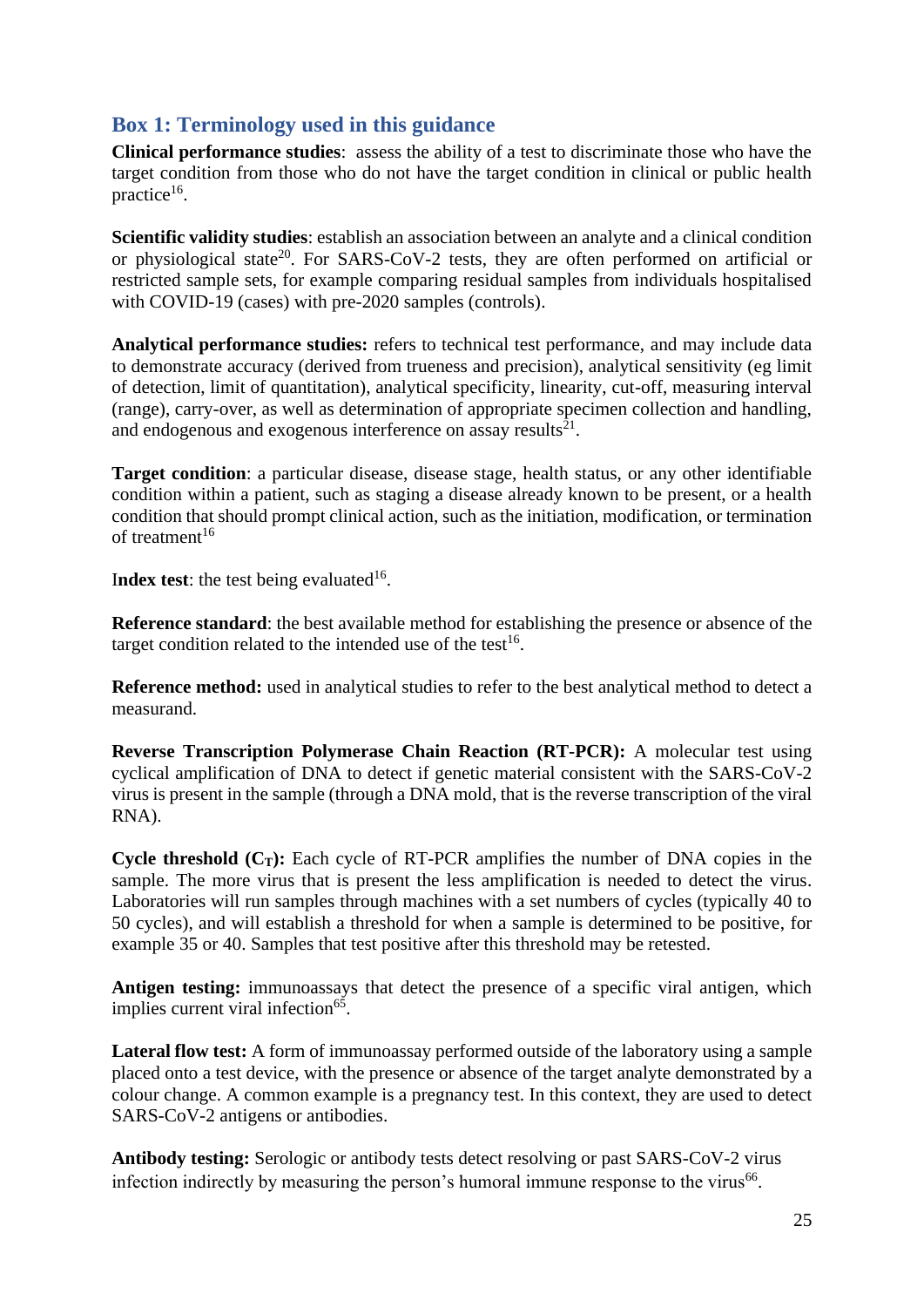**Figure 1: Graphical demonstration of the positive and negative predictive values of testing, based on the pre-test probability and sensitivity and specificity of testing.**



**Testing a hypothetical group of 10.000 patients for having COVID-19**

FP: false positive;

TP: true positive;

TN: true negative;

FN: false negative;

Sensitivity: the proportion of participants with the target condition who have a positive index test; Specificity: the proportion without the target condition who have a negative index test

Positive predictive value: the proportion of participants with a positive index test who have the target condition;

Negative predictive value: the proportion of participants with a negative index test who do not have the target condition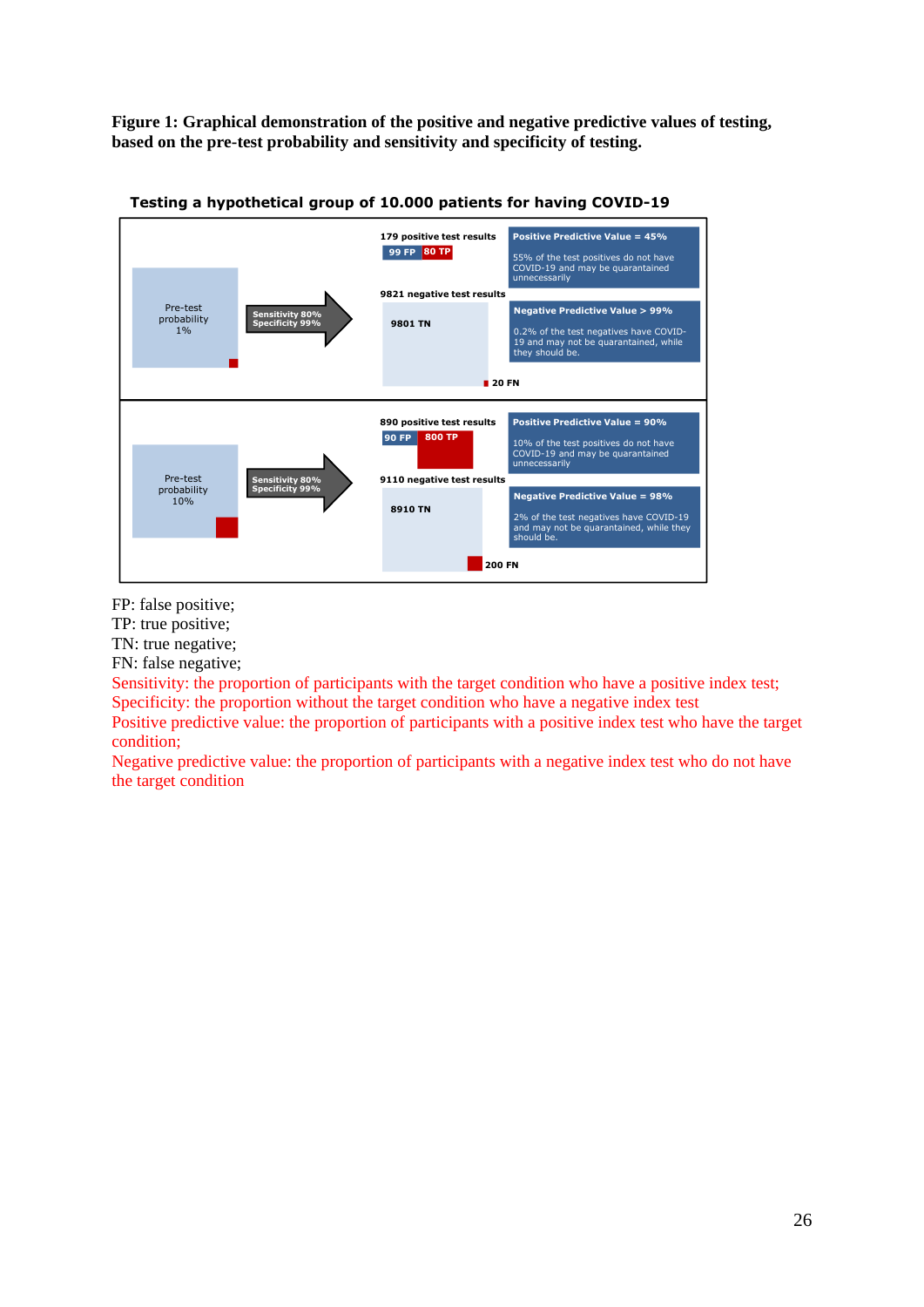

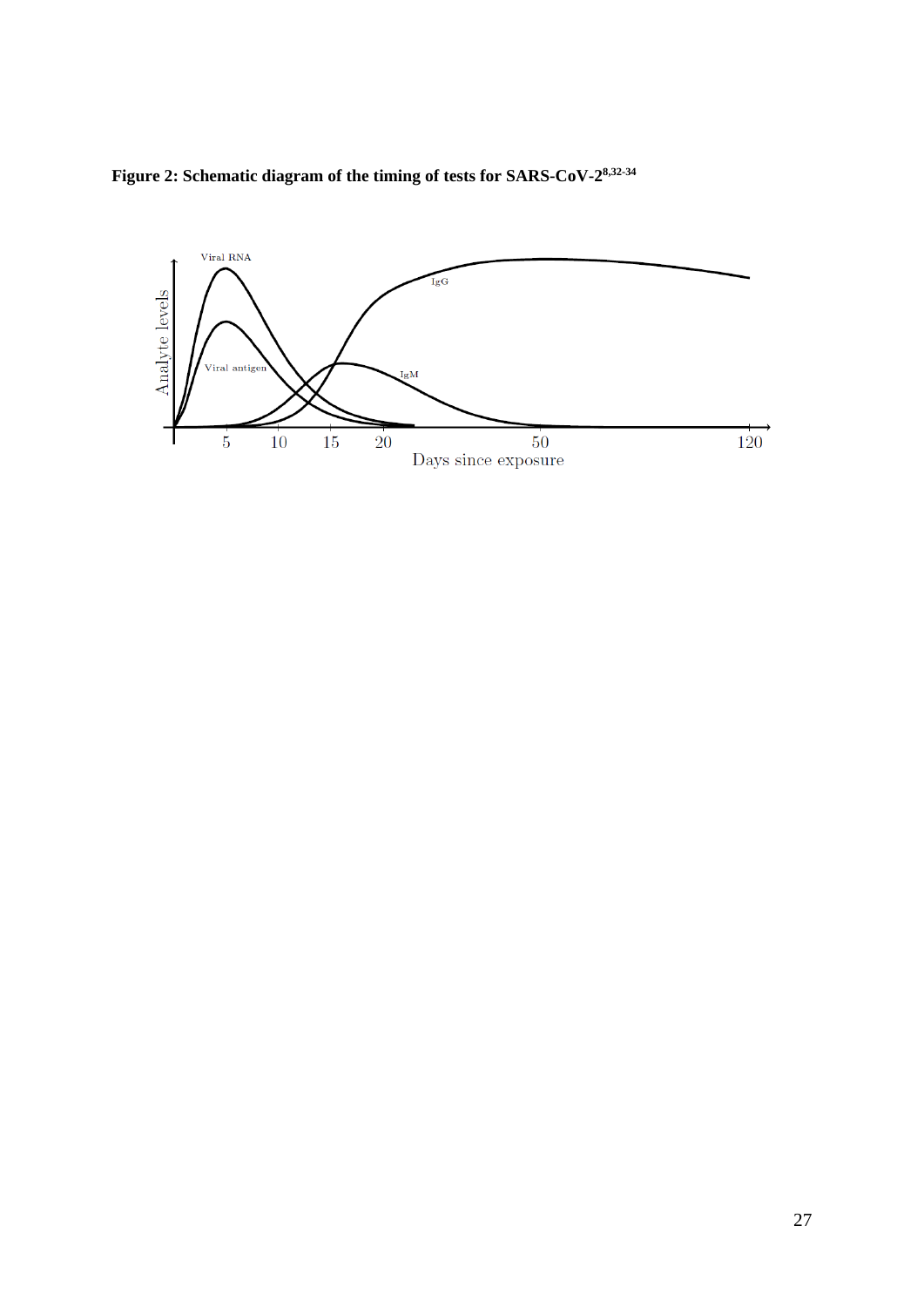Figure 3: Prototypical flow diagram for participants in studies evaluating diagnostic accuracy<sup>16</sup>

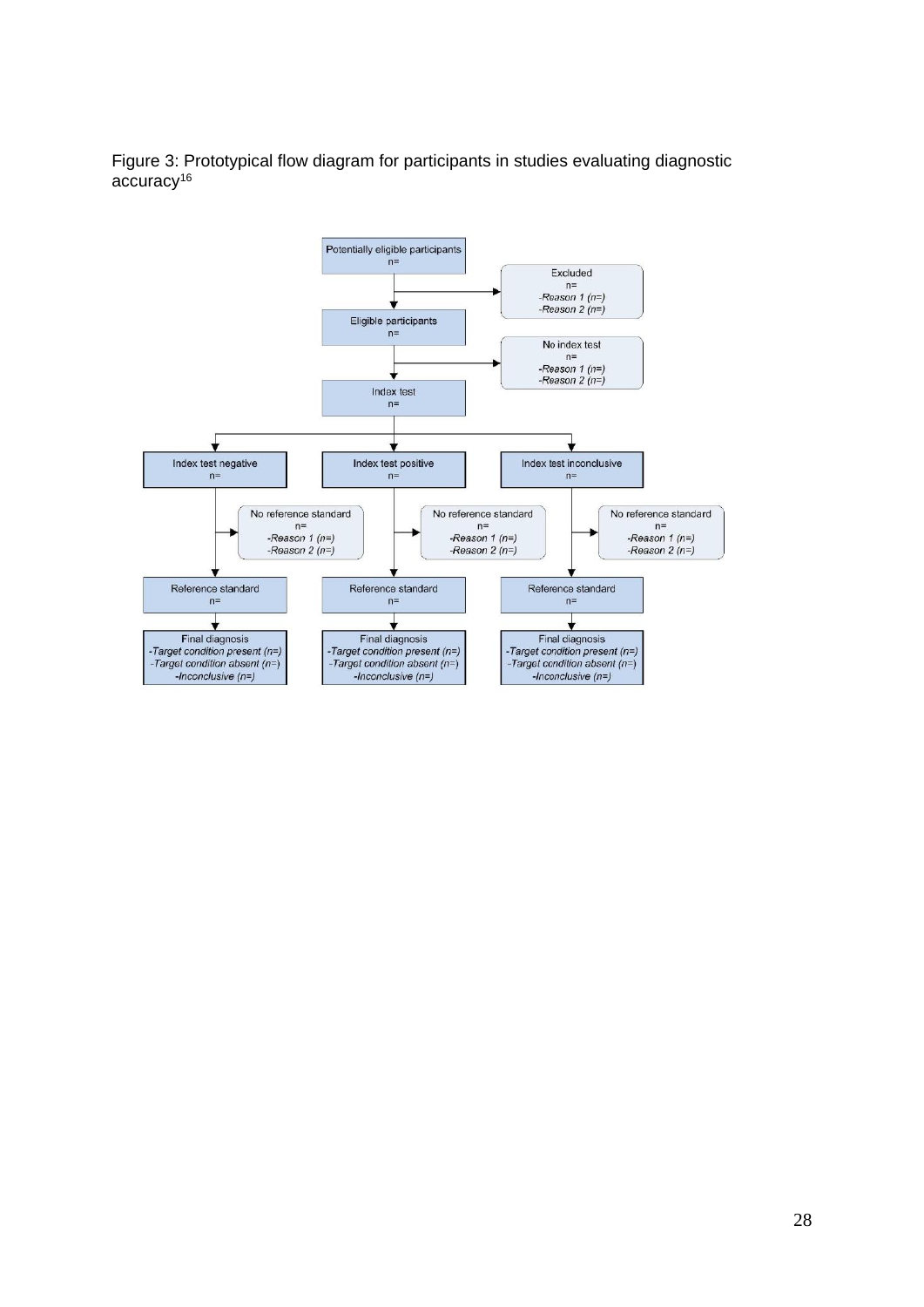## Table 1: The STARD checklist<sup>16</sup> and problems noted in studies of SARS-CoV-2 clinical performance studies<sup>8-14</sup>

| <b>Section &amp; Topic</b>         | N <sub>0</sub>  | <b>Item</b>                                                                                                                                                    | <b>Step in</b><br>this<br>guidance | Problems noted in studies of SARS-CoV-2 tests to date                                                                                                                                                                                                                                                 |  |
|------------------------------------|-----------------|----------------------------------------------------------------------------------------------------------------------------------------------------------------|------------------------------------|-------------------------------------------------------------------------------------------------------------------------------------------------------------------------------------------------------------------------------------------------------------------------------------------------------|--|
| <b>TITLE OR</b><br><b>ABSTRACT</b> |                 |                                                                                                                                                                |                                    |                                                                                                                                                                                                                                                                                                       |  |
|                                    | 1               | Identification as a study of diagnostic<br>accuracy using at least one measure of<br>accuracy (such as sensitivity, specificity,<br>predictive values, or AUC) | 1                                  | Diagnostic accuracy results reported but are not included as<br>a study objective (for example in seroprevalence studies or<br>studies of antibody patterns).                                                                                                                                         |  |
| <b>ABSTRACT</b>                    |                 |                                                                                                                                                                |                                    |                                                                                                                                                                                                                                                                                                       |  |
|                                    | 2               | Structured summary of study design,<br>methods, results, and conclusions<br>(for specific guidance, see STARD for<br>Abstracts)                                | 7                                  | Study design labels not clear. Preprints often do not include<br>abstracts.                                                                                                                                                                                                                           |  |
| <b>INTRODUCTION</b>                |                 |                                                                                                                                                                |                                    |                                                                                                                                                                                                                                                                                                       |  |
|                                    | 3               | Scientific and clinical background,<br>including the intended use and clinical<br>role of the index test                                                       | 1,2                                | Lack of clarity of the intended use and target condition, for<br>example whether the target condition is the presence of the<br>virus, infectivity, or presence of COVID-19. Scientific<br>validity studies (eg case-control studies) being used<br>inappropriately to estimate clinical performance. |  |
|                                    | 4               | Study objectives and hypotheses                                                                                                                                | 1                                  | Not establishing if the objective of the study is to establish<br>scientific validity or clinical performance/diagnostic<br>accuracy. Not stating if clinical performance is a study<br>objective.                                                                                                    |  |
| <b>METHODS</b>                     |                 |                                                                                                                                                                |                                    |                                                                                                                                                                                                                                                                                                       |  |
| Study design                       | 5               | Whether data collection was planned<br>before the index test and reference<br>standard were performed (prospective<br>study) or after (retrospective study)    | 4,5                                | Not reporting when the data were collected, especially when<br>healthy control samples used. Enrolling patients in studies<br>based on PCR test results.                                                                                                                                              |  |
| Participants                       | 6               | Eligibility criteria                                                                                                                                           | 3                                  | Not reporting or recording the symptoms or other features<br>used to enrol patients in the study. Not reporting the time of<br>either the index test or the reference standard in relation to<br>key clinical time points, such as time since a high-risk<br>contact or onset of symptoms.            |  |
|                                    | 7               | On what basis potentially eligible<br>participants were identified (such as<br>symptoms, results from previous tests,<br>inclusion in registry)                | 3                                  | Including participants hospitalised with COVID-19 to<br>establish the sensitivity of a test. Including pre-COVID-19<br>banked specimens to establish the specificity of a test.<br>Excluding patients with other respiratory illnesses                                                                |  |
|                                    | 8               | Where and when potentially eligible<br>participants were identified (setting,<br>location and dates)                                                           | 3                                  | Not being clear what hospital departments were involved for<br>studies done in a hospital. Using samples submitted for<br>routine laboratory testing but not stating when or where<br>samples were submitted from.                                                                                    |  |
|                                    | 9               | Whether participants formed a<br>consecutive, random or convenience<br>series                                                                                  | 3                                  | Not enrolling a consecutive series of patients aimed at a<br>clinical use, for example patients suspected of having<br>SARS-CoV-2 infection.                                                                                                                                                          |  |
| <b>Test methods</b>                | <b>10a</b>      | Index test, in sufficient detail to allow<br>replication                                                                                                       | 4                                  | Not reporting the anatomical site used for the collection of<br>the specimen. Not reporting who obtained the sample or<br>who carried out and interpreted the test. No details of<br>product codes for commercially available tests. Using viral<br>transport medium spiked with inactivated virus    |  |
|                                    | 10 <sub>b</sub> | Reference standard, in sufficient detail<br>to allow replication                                                                                               | 6                                  | Reference standard often reported in insufficient detail to<br>allow replication, often using in-house unpublished methods<br>with unclear analytical and clinical performance.                                                                                                                       |  |
|                                    | 11              | Rationale for choosing the reference<br>standard (if alternatives exist)                                                                                       | 6                                  | Difficulty in applying the reference standard, for example<br>using the WHO case definition of COVID-19                                                                                                                                                                                               |  |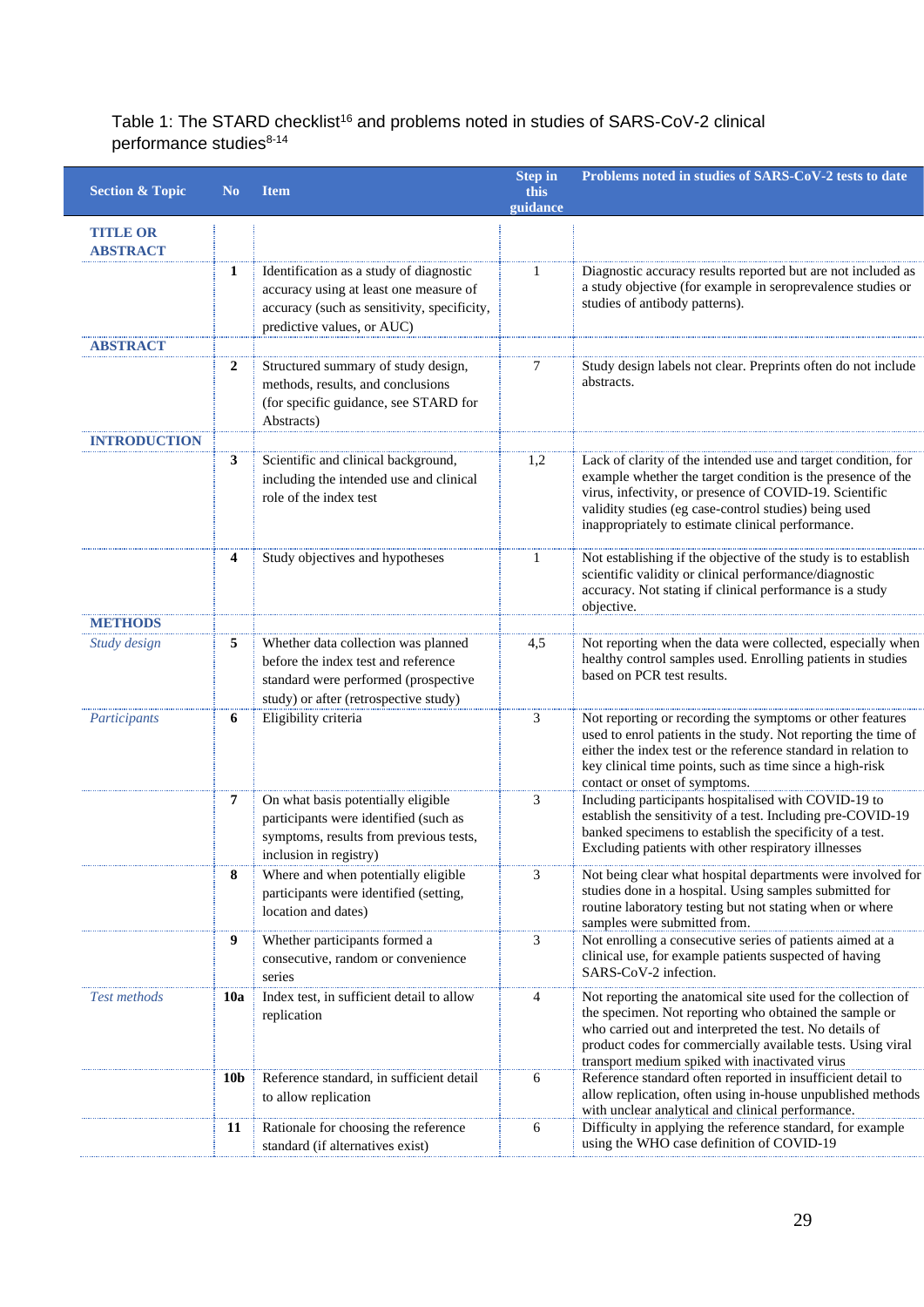|                   | 12a             | Definition of and rationale for test<br>positivity cut-offs or result categories of<br>the index test, distinguishing pre-<br>specified from exploratory        | 4 | Distinction between cut-offs that are pre-specified or<br>exploratory is often not made.                                                                                                               |
|-------------------|-----------------|-----------------------------------------------------------------------------------------------------------------------------------------------------------------|---|--------------------------------------------------------------------------------------------------------------------------------------------------------------------------------------------------------|
|                   | 12 <sub>b</sub> | Definition of and rationale for test<br>positivity cut-offs or result categories of<br>the reference standard, distinguishing<br>pre-specified from exploratory | 4 | Distinction between cut-offs that are pre-specified or<br>exploratory is often not made. Threshold for positivity and<br>how this was determined often not reported                                    |
|                   | 13a             | Whether clinical information and<br>reference standard results were available<br>to the performers/readers of the index<br>test                                 | 6 | Information available to the assessors of the index test not<br>reported. Not possible to determine which test was carried<br>out first (and therefore blinded)                                        |
|                   | 13 <sub>b</sub> | Whether clinical information and index<br>test results were available to the<br>assessors of the reference standard                                             | 6 | Information available to the assessors of the reference<br>standard not reported                                                                                                                       |
| Analysis          | 14              | Methods for estimating or comparing<br>measures of diagnostic accuracy                                                                                          | 7 | Calculation of sensitivity and specificity rarely explained, as<br>well as how the categories of those with and without the<br>target condition were defined.                                          |
|                   | 15              | How indeterminate index test or<br>reference standard results were handled                                                                                      | 7 | Often not reported. Flow diagrams demonstrating<br>indeterminant results not included                                                                                                                  |
|                   | 16              | How missing data on the index test and<br>reference standard were handled                                                                                       | 7 | Rarely reported; studies often only report positive and<br>negative tests, with intermediate test results and test failures<br>excluded and/or not documented                                          |
|                   | 17              | Any analyses of variability in diagnostic<br>accuracy, distinguishing pre-specified<br>from exploratory                                                         | 7 | Often not reported                                                                                                                                                                                     |
|                   | 18              | Intended sample size and how it was<br>determined                                                                                                               | 7 | Sample size estimations require information about the<br>expected or target accuracy of the index test, which is often<br>not reported.                                                                |
| <b>RESULTS</b>    |                 |                                                                                                                                                                 |   |                                                                                                                                                                                                        |
| Participants      | 19              | Flow of participants, using a diagram                                                                                                                           | 7 | Few studies provide flow charts demonstrating the flow of<br>participants, including timing, indeterminate and missing<br>results                                                                      |
|                   | 20              | Baseline demographic and clinical<br>characteristics of participants                                                                                            | 7 | Demographics and baseline clinical characteristics are often<br>not reported.                                                                                                                          |
|                   | 21a             | Distribution of severity of disease in<br>those with the target condition                                                                                       | 7 | Severity definitions and distributions rarely provided,<br>prevalence of infection often not reported                                                                                                  |
|                   | 21 <sub>b</sub> | Distribution of alternative diagnoses in<br>those without the target condition                                                                                  |   | Alternative diagnoses may sometimes be part of the<br>reference standard to indicate someone as not having SARS-<br>CoV-2, although co-infections do not preclude SARS-CoV-<br>2 infection.            |
|                   | 22              | Time interval and any clinical<br>interventions between index test and<br>reference standard                                                                    | 7 | This is usually not an issue, as index test and reference<br>standard are done at the same time, e.g. using sample or<br>paired samples. Some examples of 6-24h delays in paired<br>sample collection. |
| Test results      | 23              | Cross tabulation of the index test results<br>(or their distribution) by the results of<br>the reference standard                                               | 7 | Cross-tabulation of results (a 2x2 table) not provided                                                                                                                                                 |
|                   | 24              | Estimates of diagnostic accuracy and<br>their precision (such as 95% confidence<br>intervals)                                                                   | 7 | Confidence intervals are sometimes not reported                                                                                                                                                        |
|                   | 25              | Any adverse events from performing the<br>index test or the reference standard                                                                                  |   | Direct adverse events are not applicable in most situations<br>of SARS-CoV-2 tests                                                                                                                     |
| <b>DISCUSSION</b> |                 |                                                                                                                                                                 |   |                                                                                                                                                                                                        |
|                   | 26              | Study limitations, including sources of<br>potential bias, statistical uncertainty, and<br>generalisability                                                     | 7 | Assuming that the results seen in a reference laboratory or a<br>clinical setting with patients with a high prevalence of<br>infection will be achieved in other clinical settings                     |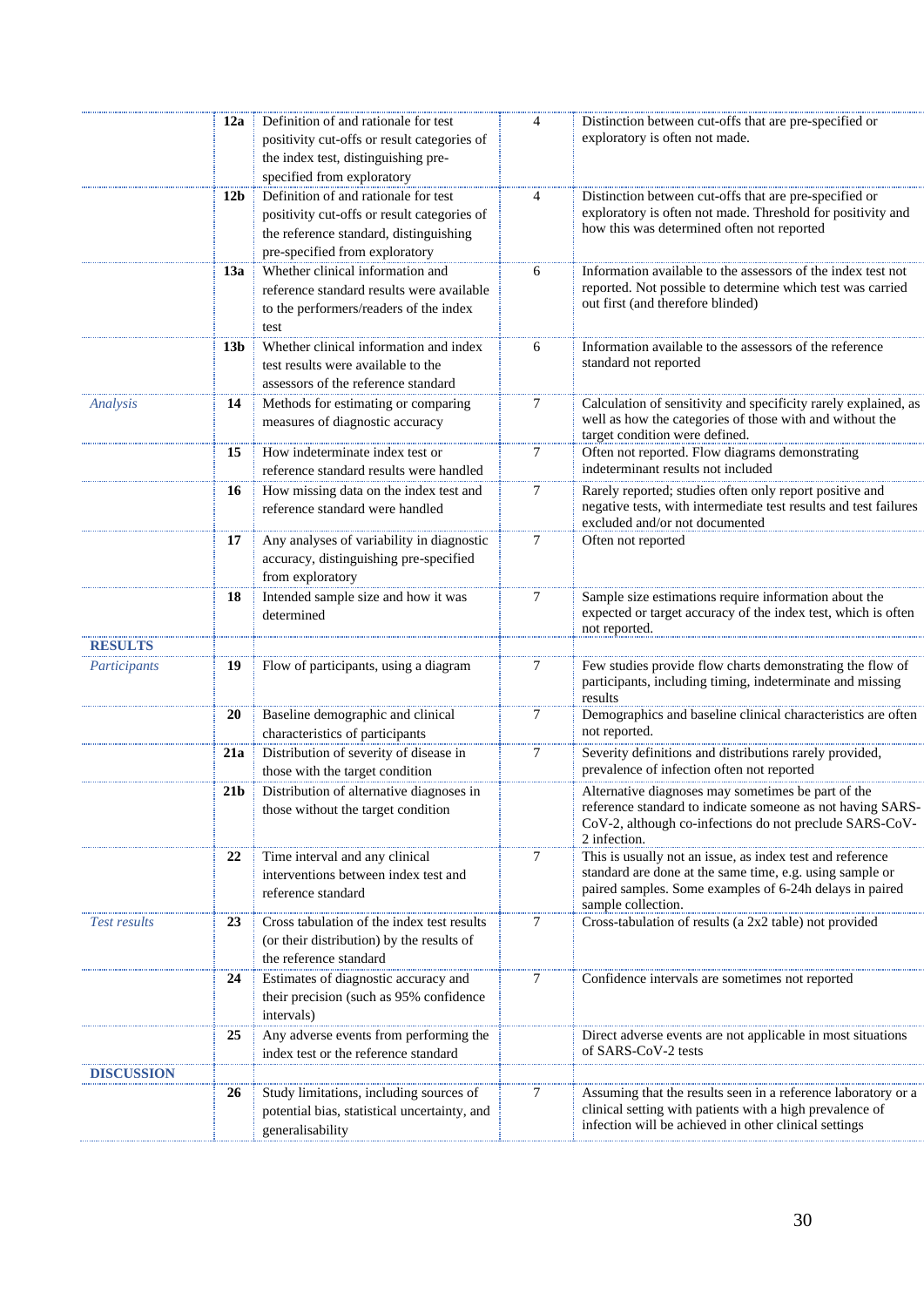|                      | 27 | Implications for practice, including the<br>intended use and clinical role of the<br>index test |   | The role of the index test is rarely explained, although can<br>sometimes be deduced from the study design.<br>Overstatement of implications from results in terms of<br>significance for practice or assuming generalisability to<br>other settings. |
|----------------------|----|-------------------------------------------------------------------------------------------------|---|-------------------------------------------------------------------------------------------------------------------------------------------------------------------------------------------------------------------------------------------------------|
| OTHER<br>INFORMATION |    |                                                                                                 |   |                                                                                                                                                                                                                                                       |
|                      | 28 | Registration number and name of<br>registry                                                     | 8 | Rarely reported. Clinical performance studies often not pre-<br>registered                                                                                                                                                                            |
|                      | 29 | Where the full study protocol can be<br>accessed                                                | 8 | Rarely reported                                                                                                                                                                                                                                       |
|                      | 30 | Sources of funding and other support;<br>role of funders                                        | 8 | Co-author affiliation to commercial manufacturers may only<br>be derived from author institutions rather than COI<br>statements, Regulatory status of producer often not reported                                                                     |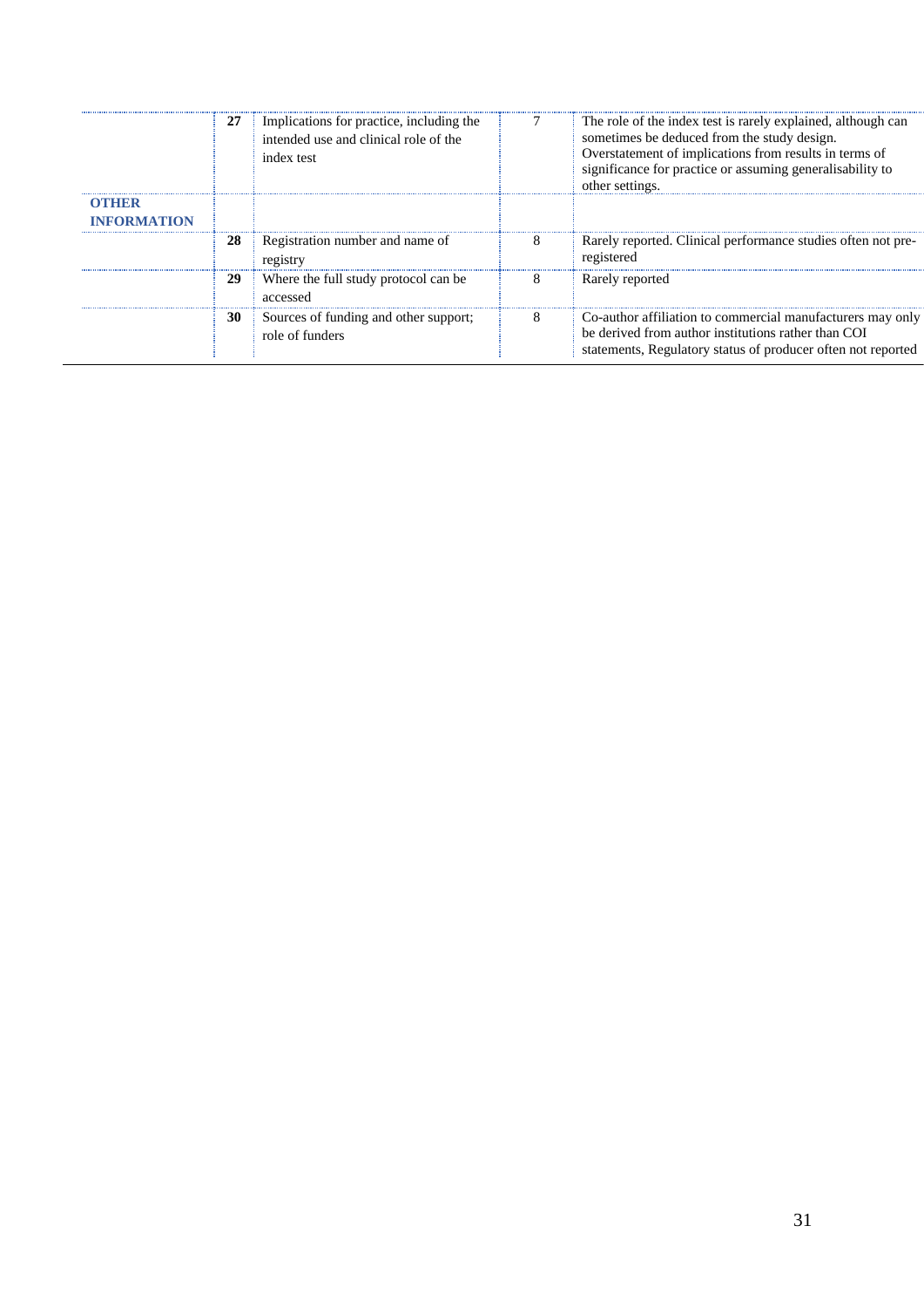|                                                           | <b>Purpose of testing</b>                                                                       |                                                                                                                     |                                                                                                      |                                                                                                                                                                                          |                                                                                                                                            |  |  |
|-----------------------------------------------------------|-------------------------------------------------------------------------------------------------|---------------------------------------------------------------------------------------------------------------------|------------------------------------------------------------------------------------------------------|------------------------------------------------------------------------------------------------------------------------------------------------------------------------------------------|--------------------------------------------------------------------------------------------------------------------------------------------|--|--|
|                                                           | <b>Diagnosis</b>                                                                                | <b>Test and trace</b><br>programs                                                                                   | Determining if an<br>individual is<br>infectious                                                     | <b>Assessing</b><br>seroprevalence                                                                                                                                                       | <b>Assessing protective</b><br>immune response from<br>vaccination                                                                         |  |  |
| Intended use of<br>test                                   | To diagnose COVID-<br>19 in individuals with<br>symptoms<br>suggestive of the<br>disease        | To screen individuals<br>exposed to confirmed<br>cases of SARS-CoV-2<br>in test-and-trace<br>programs for infection | To rapidly determine if<br>an individual is<br>infectious, for example<br>in a healthcare setting    | To estimate<br>seroprevalence in a<br>population as a measure<br>of exposure to SARS-<br>CoV-2 infection                                                                                 | To evaluate if a vaccine<br>has generated protective<br>immunity                                                                           |  |  |
| <b>Target condition</b>                                   | COVID-19                                                                                        | <b>Current SARS-CoV-2</b><br>infection                                                                              | SARS-CoV-2 infectivity                                                                               | Recent and past SARS-<br>CoV-2 infection                                                                                                                                                 | Protective immunity to<br>SARS-Cov-2                                                                                                       |  |  |
| <b>Minimal clinical</b><br>performance<br>characteristics | Emphasis on high<br>sensitivity to reduce<br>the risk of missed<br>disease (false<br>negatives) | Emphasis on high<br>sensitivity to reduce<br>the risk of missed<br>case of infection (false<br>negatives)           | Lower specificity may<br>be acceptable if<br>positive results are<br>confirmed with later<br>testing | Emphasis on high<br>specificity to reduce the<br>potential for false<br>positives to account for<br>all/most positive results<br>in populations where<br>prevalence is low <sup>21</sup> | Emphasis on high<br>specificity to reduce the<br>potential for people<br>thought to have immunity<br>when they do not (false<br>positives) |  |  |
| <b>Study</b><br>population                                | Symptomatic<br>individuals in<br>community and/or in<br>hospital                                | Asymptomatic, pre-<br>symptomatic or mildly<br>symptomatic<br>individuals in the<br>community                       | Individuals presenting<br>in a health care setting                                                   | Randomly selected pre-<br>symptomatic or<br>asymptomatic individuals<br>from a population<br>potentially exposed to<br>SARS-CoV-2 virus                                                  | Individuals who received<br>SARS-Cov-2-specific<br>vaccine                                                                                 |  |  |
| Index test                                                | RT-PCR test (e.g.<br>naso-pharyngeal<br>swab)                                                   | RT-PCR test (e.g.<br>naso-pharyngeal<br>swab)                                                                       | Point of care test (e.g.<br>RT-LAMP test on nasal<br>swab or saliva)                                 | Antibody test (e.g serum)                                                                                                                                                                | Antibody test that detects<br>antibodies with virus<br>neutralizing capacity<br>(plasma or serum)                                          |  |  |
| <b>Comparator test</b>                                    |                                                                                                 |                                                                                                                     | RT-PCR                                                                                               |                                                                                                                                                                                          |                                                                                                                                            |  |  |

# **Table 2: Examples of possible study designs to evaluate the clinical performance of SARS-CoV-2 tests used for different purposes**